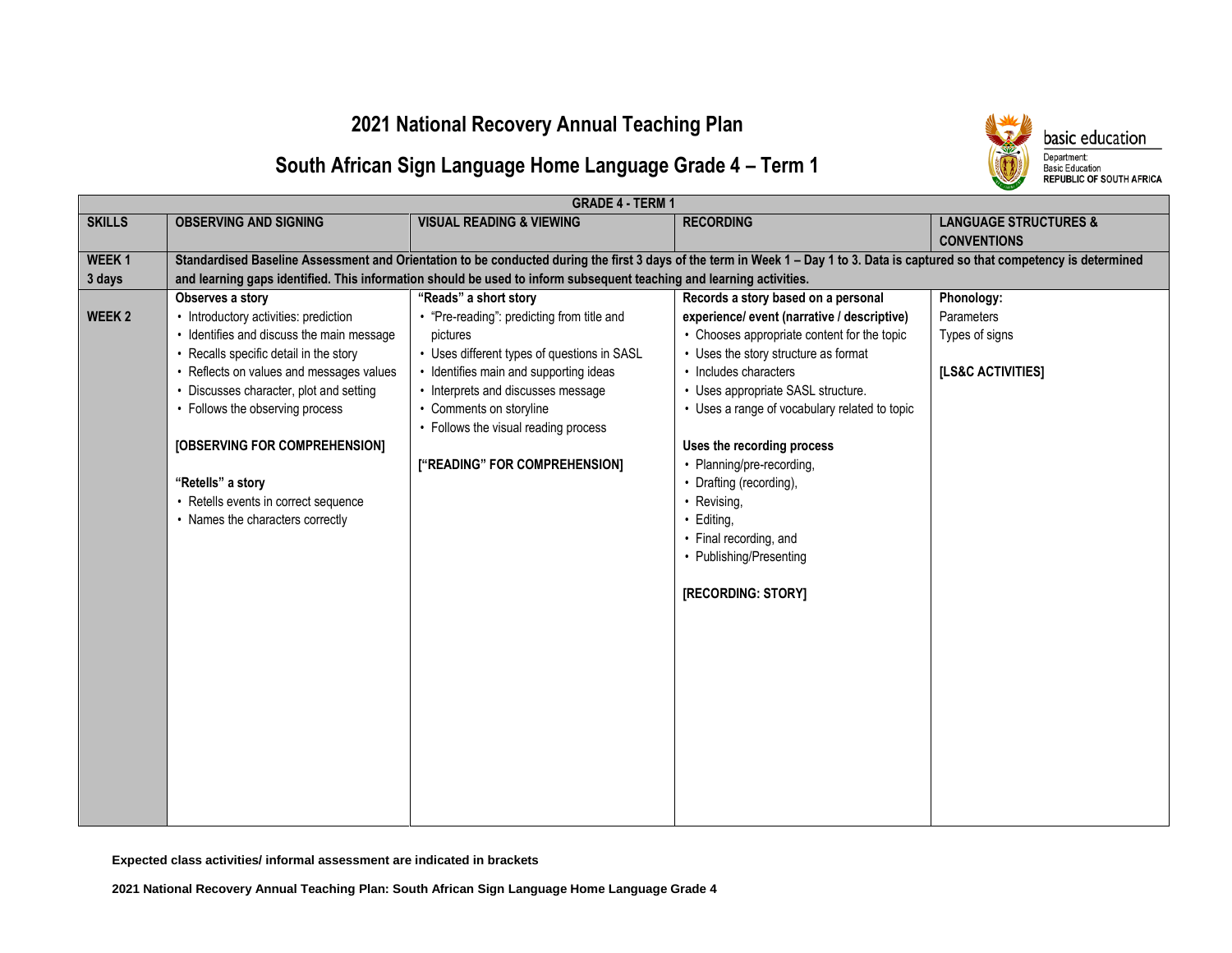|                 | <b>GRADE 4 - TERM 1</b>                    |                                                                                                 |                                            |                                        |
|-----------------|--------------------------------------------|-------------------------------------------------------------------------------------------------|--------------------------------------------|----------------------------------------|
| <b>SKILLS</b>   | <b>OBSERVING AND SIGNING</b>               | <b>VISUAL READING &amp; VIEWING</b>                                                             | <b>RECORDING</b>                           | <b>LANGUAGE STRUCTURES &amp;</b>       |
|                 |                                            |                                                                                                 |                                            | <b>CONVENTIONS</b>                     |
|                 | <b>Observes and gives directions</b>       | "Reads" a poem                                                                                  | Records a simple poem                      | Morphology:                            |
| <b>WEEK 3-4</b> | • Introductory activities: prediction      | • Asks and answers questions                                                                    | • Produces short simple poems              | Plural                                 |
|                 | • Identifies the features of instructional | • Compares different poems viewed                                                               | Begins to use appropriate poetic devices,  | Simple classifiers                     |
|                 | signed text                                | • Expresses feelings stimulated by the poem                                                     | e.g. symmetry, alliteration (repetition of |                                        |
|                 | · Signs clear instructions                 | • Discusses main idea and specific details such                                                 | parameters), rhythm, imagery, pace and     | Syntax/Semantics:                      |
|                 | • Asks questions to clarify                | as the figure of speech elements presented in                                                   | sign size                                  | Concrete nouns: common nouns, proper   |
|                 | • Follows the observing process            | the poem                                                                                        | • Uses appropriate SASL discourse          | nouns, countable and uncountable nouns |
|                 |                                            | • Discusses the purpose of the text                                                             | conventions                                |                                        |
|                 | [OBSERVING FOR COMPREHENSION]              | • Discusses some of the language used                                                           |                                            | [LS&C ACTIVITIES]                      |
|                 |                                            | • Identifies and discuss design features,                                                       | Uses the recording process                 |                                        |
|                 |                                            | rhythm, parameters, repetition etc.                                                             | • Planning/pre-recording,                  |                                        |
|                 |                                            | • Explains what the poem is about                                                               | • Drafting (recording),                    |                                        |
|                 |                                            |                                                                                                 | • Revising,                                |                                        |
|                 |                                            | ["READING" FOR COMPREHENSION]                                                                   | · Editing,                                 |                                        |
|                 |                                            | Reflects on texts "read" independently                                                          | • Final recording, and                     |                                        |
|                 |                                            | • "Retells" main ideas in 1 minute                                                              | • Publishing/Presenting                    |                                        |
|                 |                                            | • Expresses emotional response to poem                                                          |                                            |                                        |
|                 |                                            |                                                                                                 | [RECORDING: POEM]                          |                                        |
|                 |                                            | ["READING" FOR ENJOYMENT"]                                                                      |                                            |                                        |
|                 |                                            |                                                                                                 |                                            |                                        |
|                 |                                            |                                                                                                 |                                            |                                        |
|                 |                                            |                                                                                                 |                                            |                                        |
|                 |                                            |                                                                                                 |                                            |                                        |
|                 |                                            |                                                                                                 |                                            |                                        |
|                 |                                            |                                                                                                 |                                            |                                        |
|                 |                                            |                                                                                                 |                                            |                                        |
|                 |                                            |                                                                                                 |                                            |                                        |
|                 |                                            |                                                                                                 |                                            |                                        |
|                 |                                            |                                                                                                 |                                            |                                        |
|                 |                                            |                                                                                                 |                                            |                                        |
|                 |                                            |                                                                                                 |                                            |                                        |
|                 |                                            |                                                                                                 |                                            |                                        |
|                 |                                            |                                                                                                 |                                            |                                        |
|                 |                                            | FORMAL ASSESSMENT TASK 1 - OBSERVING AND SIGNING: Based on the work done in the term (20 marks) |                                            |                                        |
|                 |                                            | (Commence with this task in term 1 and conclude in term 2 when the mark will be recorded.)      |                                            |                                        |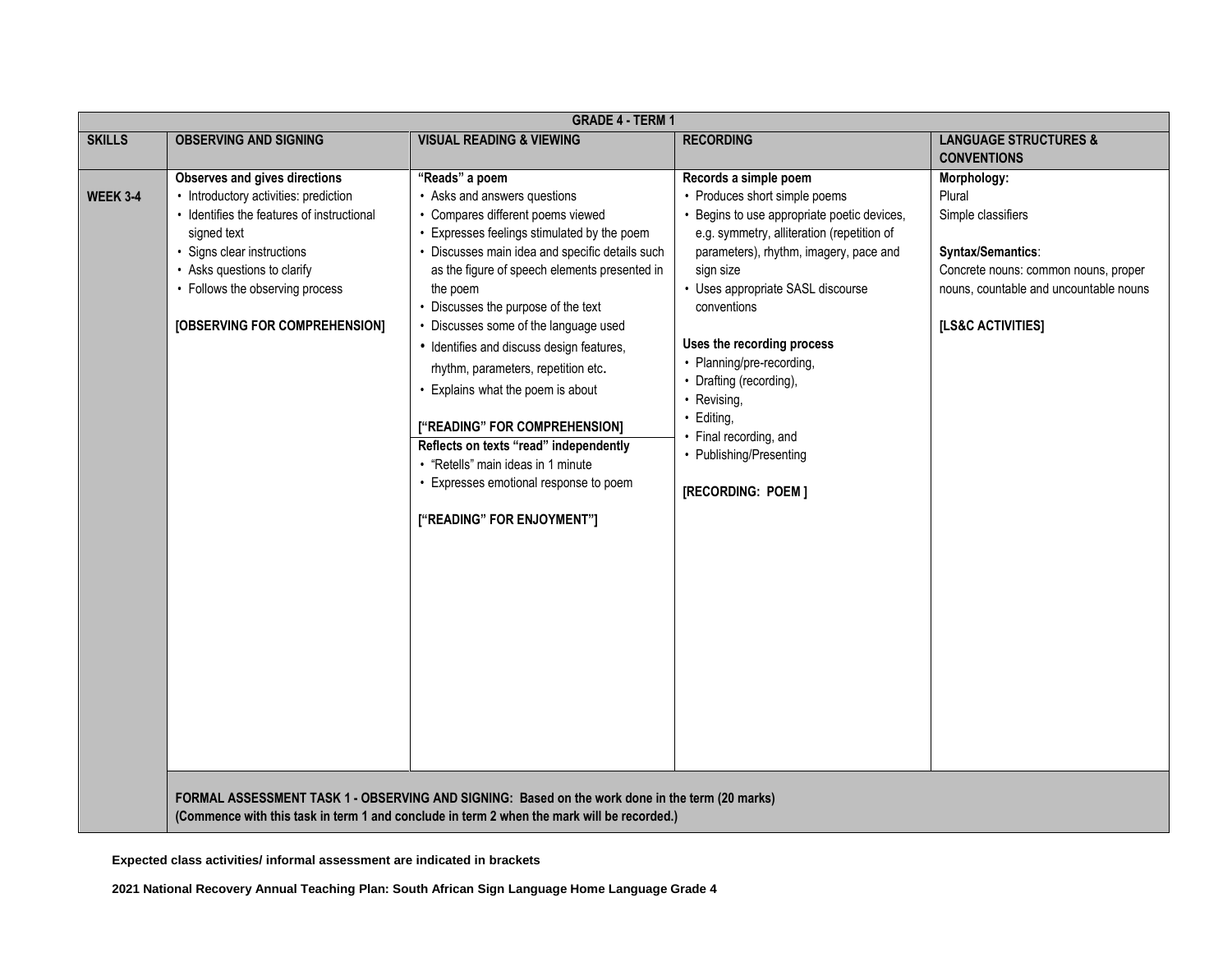|                 | <b>GRADE 4 - TERM 1</b>                                                                                                                                                                                                                                                                                                                                                                                                           |                                                                                                                                                                                                                                                                                                                                                                                                          |                                                                                                                                                                                                                                                                                                                              |                                                                                                                      |
|-----------------|-----------------------------------------------------------------------------------------------------------------------------------------------------------------------------------------------------------------------------------------------------------------------------------------------------------------------------------------------------------------------------------------------------------------------------------|----------------------------------------------------------------------------------------------------------------------------------------------------------------------------------------------------------------------------------------------------------------------------------------------------------------------------------------------------------------------------------------------------------|------------------------------------------------------------------------------------------------------------------------------------------------------------------------------------------------------------------------------------------------------------------------------------------------------------------------------|----------------------------------------------------------------------------------------------------------------------|
| <b>SKILLS</b>   | <b>OBSERVING AND SIGNING</b>                                                                                                                                                                                                                                                                                                                                                                                                      | <b>VISUAL READING &amp; VIEWING</b>                                                                                                                                                                                                                                                                                                                                                                      | <b>RECORDING</b>                                                                                                                                                                                                                                                                                                             | <b>LANGUAGE STRUCTURES &amp;</b><br><b>CONVENTIONS</b>                                                               |
| <b>WEEK 5-6</b> | Observe and discuss a story/folklore<br>• Identifies and discusses the main<br>message<br>• Recalls specific detail in the story<br>• Reflects on values and messages values<br>• Discusses character, plot and setting<br>• Follows the observing process<br>[OBSERVING FOR COMPREHENSION]<br>"Retells" a story<br>• "Retells" events in correct sequence<br>• Names the characters correctly<br>Expresses thoughts and feelings | "Reads" a story, e.g. short story / folklore<br>• "Pre-reading": predicting from title and<br>pictures<br>• Uses different types of questions in SASL<br>• Identifies main and supporting ideas<br>• Interprets and discusses message<br>• Comments on storyline<br>• Follows the visual reading process<br>Reflects on texts "read" independently<br>• Relates to own life<br>["READING" FOR ENJOYMENT] | Records a social media message to a friend<br>• Communicates thoughts and ideas<br>coherently<br>• Selects appropriate detail and content for<br>the topic<br>• Uses correct format<br>• Uses a variety of vocabulary<br>• Relates to own experiences<br>• Follows the recording process<br>[RECORDS A SOCIAL MEDIA MESSAGE] | Syntax:<br>Basic sentence types, Statements,<br>questions<br>Discourse:<br>Register variations<br>[LS&C AC TIVITIES] |
|                 | <b>FORMAL ASSESSMENT TASK 2: RECORDING</b><br>Essay (20 marks)<br>$\bullet$<br><b>Narrative or Descriptive</b><br>$2 - 4$ minutes<br>Done during the term                                                                                                                                                                                                                                                                         |                                                                                                                                                                                                                                                                                                                                                                                                          |                                                                                                                                                                                                                                                                                                                              |                                                                                                                      |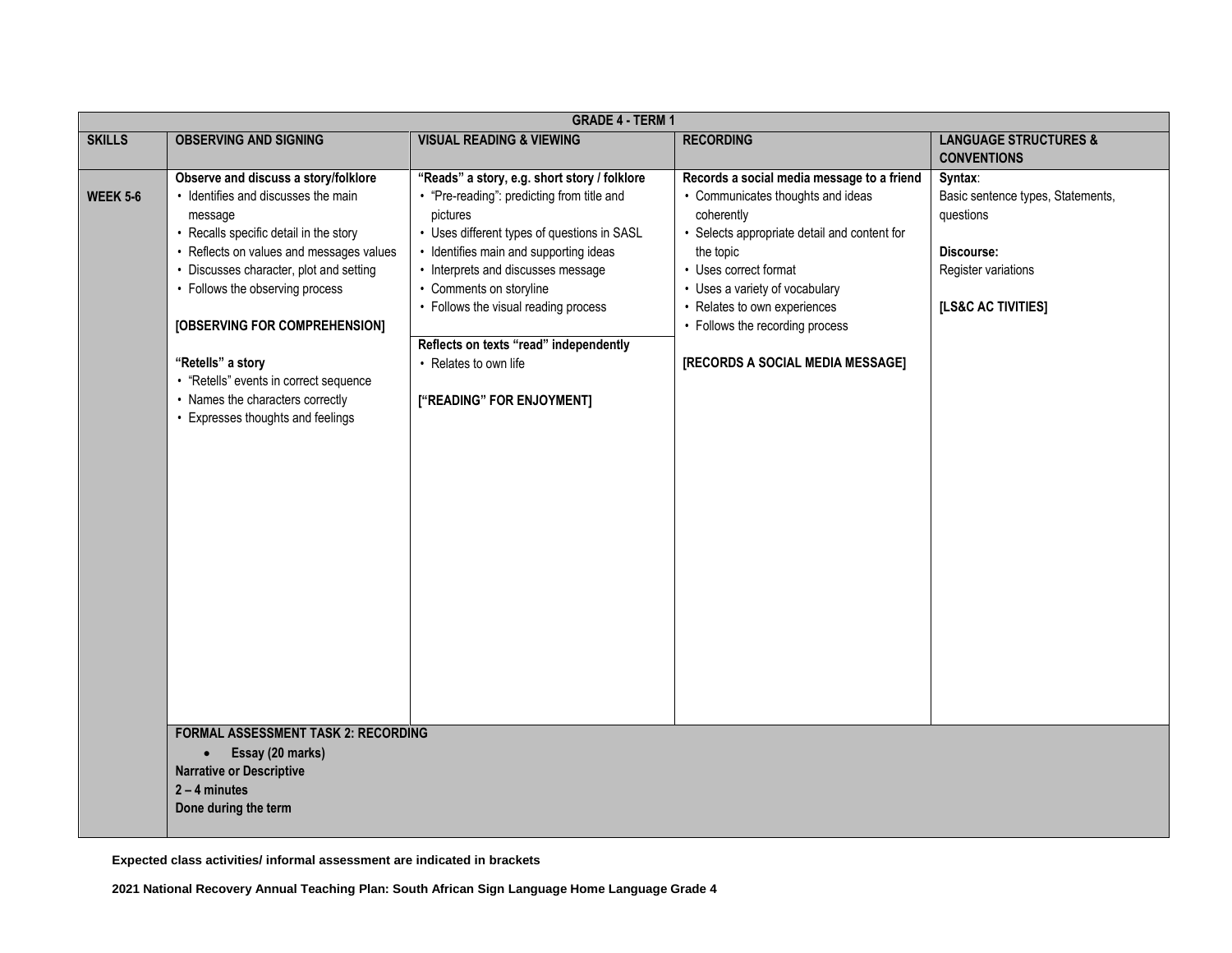|                 | <b>GRADE 4 - TERM 1</b>                                                                                 |                                                   |                                                                             |                                                                                |
|-----------------|---------------------------------------------------------------------------------------------------------|---------------------------------------------------|-----------------------------------------------------------------------------|--------------------------------------------------------------------------------|
| <b>SKILLS</b>   | <b>OBSERVING AND SIGNING</b>                                                                            | <b>VISUAL READING &amp; VIEWING</b>               | <b>RECORDING</b>                                                            | <b>LANGUAGE STRUCTURES &amp;</b><br><b>CONVENTIONS</b>                         |
|                 | Observes an information text with                                                                       | "Reads" an information text with visuals          | Summarises informational text with support                                  | Syntax/Semantics:                                                              |
| <b>WEEK 7-8</b> | visuals<br>• Introductory activities: prediction                                                        | • Infers meaning<br>• Understands purpose of text | • Uses appropriate vocabulary<br>• Uses some new signs from the "read" text | Concrete nouns: common nouns, proper<br>nouns, countable and uncountable nouns |
|                 | · Identifies main ideas and respond                                                                     | Expresses personal response to images             |                                                                             |                                                                                |
|                 | appropriately                                                                                           | Evaluates the image for effectiveness             | [SUMMARY: INFORMATION TEXT]                                                 | Basic sentence types, Statements,                                              |
|                 | • Participates in a class discussion,                                                                   | • Confirms purpose and audience                   |                                                                             | questions                                                                      |
|                 | explaining own opinion<br>• Reflects, clarifies and discusses                                           | • Follows the visual reading process              |                                                                             | (focus on concepts that have been<br>covered)                                  |
|                 | • Asks critical questions                                                                               | ["READING" FOR COMPREHENSION]                     |                                                                             |                                                                                |
|                 | • Follows the observing process                                                                         | Reflects on texts "read" independently            |                                                                             | [LS&C ACTIVITIES]                                                              |
|                 |                                                                                                         | • Relates to own life                             |                                                                             |                                                                                |
|                 |                                                                                                         | ["READING" FOR ENJOYMENT]                         |                                                                             |                                                                                |
|                 |                                                                                                         |                                                   |                                                                             |                                                                                |
|                 |                                                                                                         |                                                   |                                                                             |                                                                                |
|                 |                                                                                                         |                                                   |                                                                             |                                                                                |
|                 |                                                                                                         |                                                   |                                                                             |                                                                                |
|                 |                                                                                                         |                                                   |                                                                             |                                                                                |
|                 |                                                                                                         |                                                   |                                                                             |                                                                                |
|                 |                                                                                                         |                                                   |                                                                             |                                                                                |
|                 |                                                                                                         |                                                   |                                                                             |                                                                                |
|                 |                                                                                                         |                                                   |                                                                             |                                                                                |
|                 |                                                                                                         |                                                   |                                                                             |                                                                                |
|                 |                                                                                                         |                                                   |                                                                             |                                                                                |
|                 |                                                                                                         |                                                   |                                                                             |                                                                                |
|                 |                                                                                                         |                                                   |                                                                             |                                                                                |
|                 | <b>FORMAL ASSESSMENT TASK 3: RESPONSE TO TEXTS (40 marks)</b><br>Literary/Non- literary text (15 marks) |                                                   |                                                                             |                                                                                |
|                 | Visual text (10 marks)                                                                                  |                                                   |                                                                             |                                                                                |
|                 | <b>Language Structures and Conventions (15 marks)</b>                                                   |                                                   |                                                                             |                                                                                |
|                 | Activities for this task do not have to be done in one session.                                         |                                                   |                                                                             |                                                                                |
|                 |                                                                                                         |                                                   |                                                                             |                                                                                |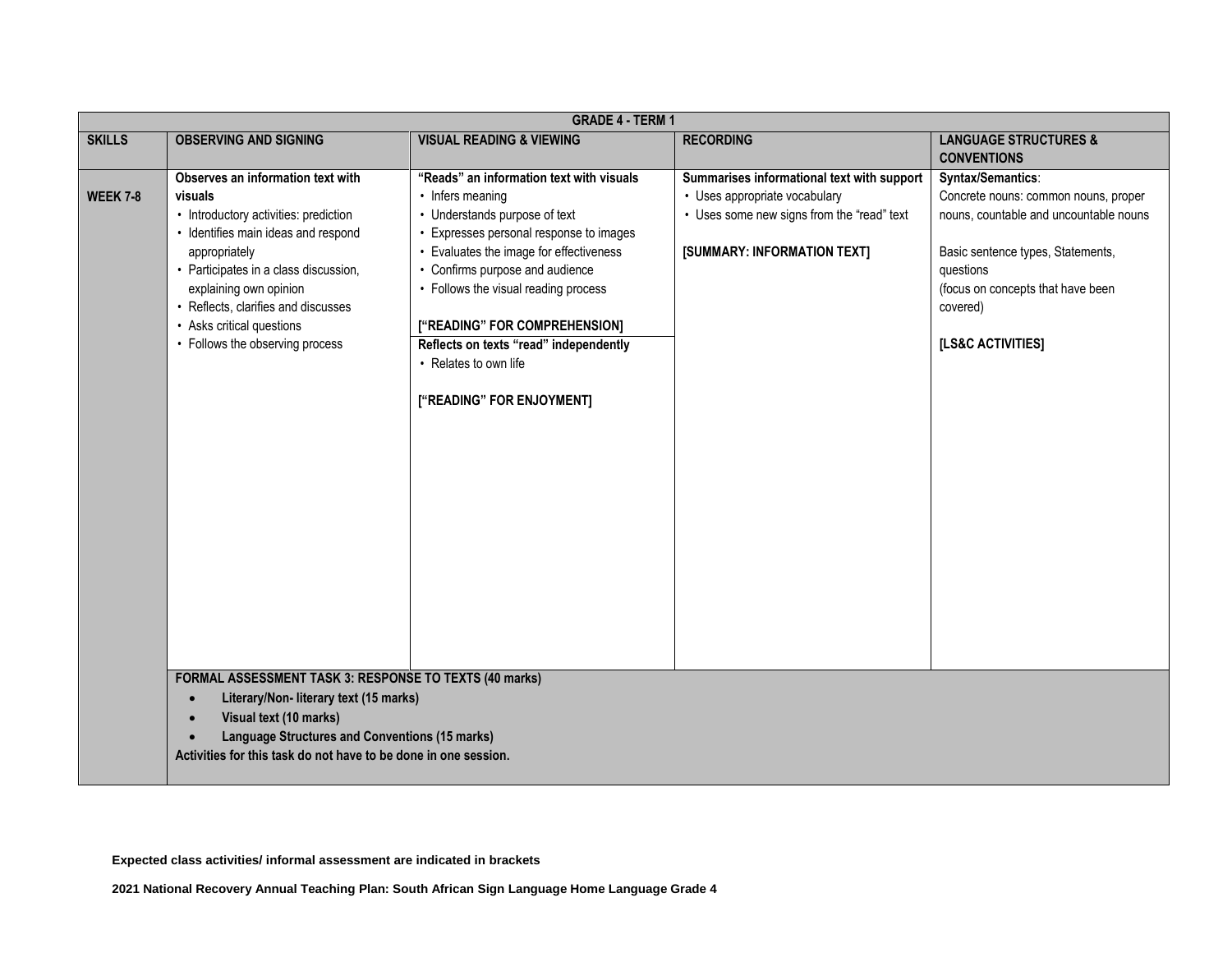|                  | <b>GRADE 4 - TERM 1</b>                                                                                                                                                                                                                                                                                                                                     |                                                                                                                                                                                                                                                                                                                                            |                                                                                                                                                                                                                                                                                                                                                                                                                                                                                                          |                                                                                                                                 |
|------------------|-------------------------------------------------------------------------------------------------------------------------------------------------------------------------------------------------------------------------------------------------------------------------------------------------------------------------------------------------------------|--------------------------------------------------------------------------------------------------------------------------------------------------------------------------------------------------------------------------------------------------------------------------------------------------------------------------------------------|----------------------------------------------------------------------------------------------------------------------------------------------------------------------------------------------------------------------------------------------------------------------------------------------------------------------------------------------------------------------------------------------------------------------------------------------------------------------------------------------------------|---------------------------------------------------------------------------------------------------------------------------------|
| <b>SKILLS</b>    | <b>OBSERVING AND SIGNING</b>                                                                                                                                                                                                                                                                                                                                | <b>VISUAL READING &amp; VIEWING</b>                                                                                                                                                                                                                                                                                                        | <b>RECORDING</b>                                                                                                                                                                                                                                                                                                                                                                                                                                                                                         | <b>LANGUAGE STRUCTURES &amp;</b>                                                                                                |
| <b>WEEK 9-10</b> | Observes and discusses an<br>instructional text, e.g. recipe<br>• Introductory activities: prediction<br>• Recalls procedure<br>• Identifies the features of instructional text<br>• Gives clear instructions, e.g. on how to<br>make a cup of tea<br>• Asks questions to clarify<br>• Comments on clarity of instructions<br>[OBSERVING FOR COMPREHENSION] | "Reads" an instructional text<br>• Pre-reading": predicting from title and pictures<br>· Uses "reading" strategies, e.g. prediction,<br>contextual clues<br>• Discusses specific details of text<br>• Discusses sequence of instructions<br>• Discusses new signs<br>• Follows the visual reading process<br>["READING" FOR COMPREHENSION] | Records instructions e.g. how to make a<br>cup of tea<br>• Instructions must be in in chronological<br>order<br>• Lists materials and ingredients<br>• Plans and prepare<br>Becomes familiar with the process<br>• Prepares clear and logical sequence of<br>instructions<br>• Uses visual material<br>Uses the recording process<br>• Planning/pre-recording,<br>• Drafting (recording),<br>• Revising,<br>· Editing,<br>• Final recording, and<br>• Publishing/Presenting<br>[RECORDING: INSTRUCTIONS] | <b>CONVENTIONS</b><br>Reinforcement of language structures<br>and conventions covered in previous<br>weeks<br>[LS&C ACTIVITIES] |
|                  |                                                                                                                                                                                                                                                                                                                                                             | <b>FORMATIVE ASSESSMENT ACTIVITIES</b>                                                                                                                                                                                                                                                                                                     |                                                                                                                                                                                                                                                                                                                                                                                                                                                                                                          |                                                                                                                                 |
|                  | <b>Observing and Signing activities</b>                                                                                                                                                                                                                                                                                                                     | <b>Visual Reading and Viewing activities</b>                                                                                                                                                                                                                                                                                               | <b>Recording activities</b>                                                                                                                                                                                                                                                                                                                                                                                                                                                                              | <b>Language Structures and Conventions</b>                                                                                      |
|                  | Variety of Observing and Signing<br>activities<br><b>Observing and Signing activities</b><br>$\bullet$<br>that comply with the Covid-19<br>conditions                                                                                                                                                                                                       | <b>Visual Reading Process</b><br>$\bullet$<br>"Reading" for Comprehension activities<br>$\bullet$<br>Literature activities based on the<br>$\bullet$<br>prescribed genres for the semester                                                                                                                                                 | <b>Recording Process</b><br>$\bullet$<br><b>Chunking</b><br>$\bullet$<br><b>Transactional Texts</b><br>$\bullet$<br><b>Essay</b><br>$\bullet$<br><b>Creative Recording</b><br>$\bullet$                                                                                                                                                                                                                                                                                                                  | activities<br>Variety of Language Structures and<br><b>Convention activities</b>                                                |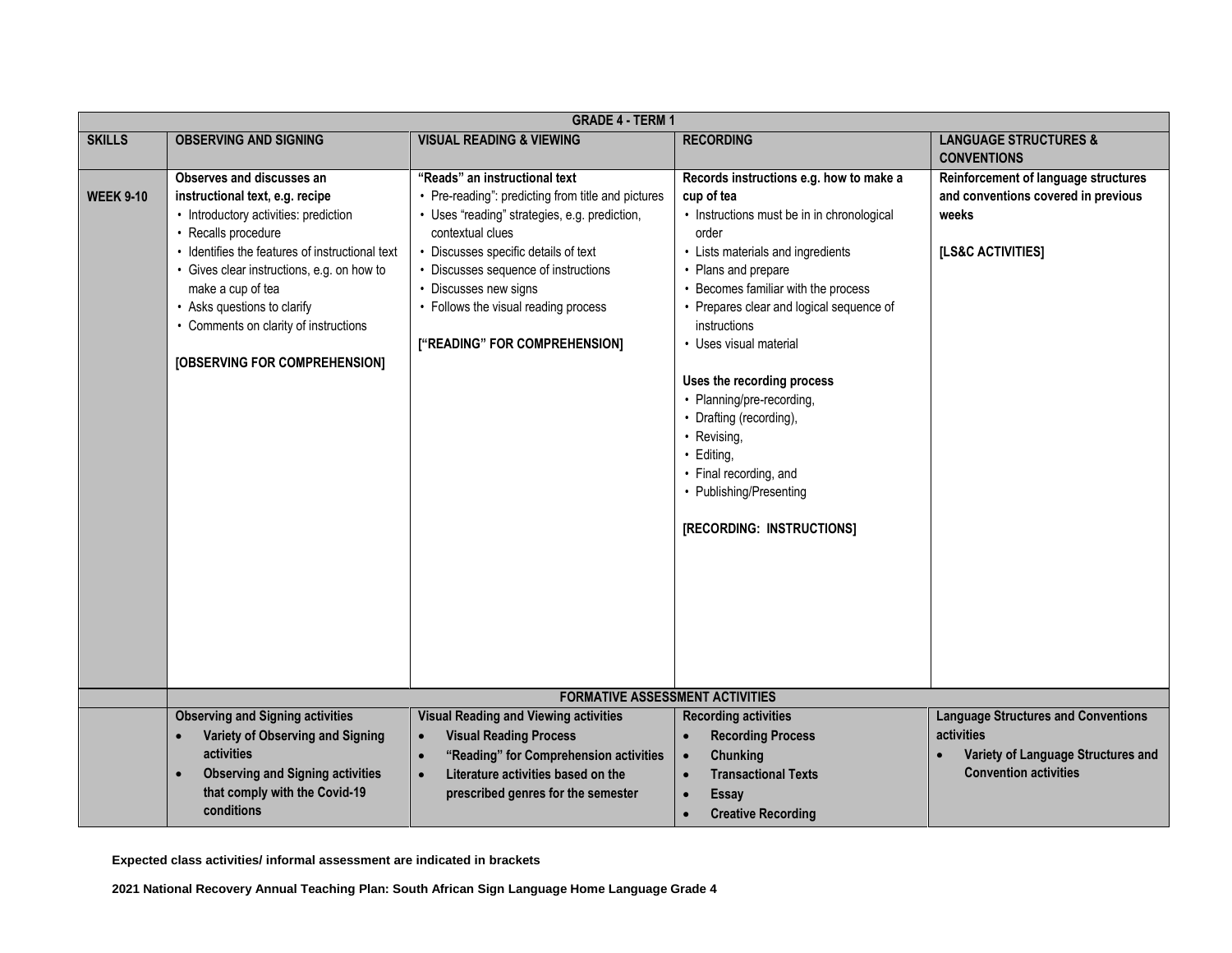|                                                                                               | <b>GRADE 4 SASL HLSUMMARY OF FORMAL ASSESSMENT TASKS: TERM 1</b> |                                                                                                                   |
|-----------------------------------------------------------------------------------------------|------------------------------------------------------------------|-------------------------------------------------------------------------------------------------------------------|
| FORMAL ASSESSMENT TASK 1 - OBSERVING AND SIGNING:                                             | <b>FORMAL ASSESSMENT TASK 2: RECORDING</b>                       | <b>FORMAL ASSESSMENT TASK 3:</b>                                                                                  |
| Based on the work done in the term (20 marks)                                                 | Essay (20 marks)                                                 | <b>RESPONSE TO TEXTS (40 MARKS)</b>                                                                               |
| (Commence with this task in term 1 and conclude in term 2<br>when the mark will be recorded.) | Descriptive / narrative (2 – 4 minutes)<br>During the term       | Literary/Non-literary text (15 marks)<br>Visual text (10 marks)<br>Language Structures and Conventions (15 marks) |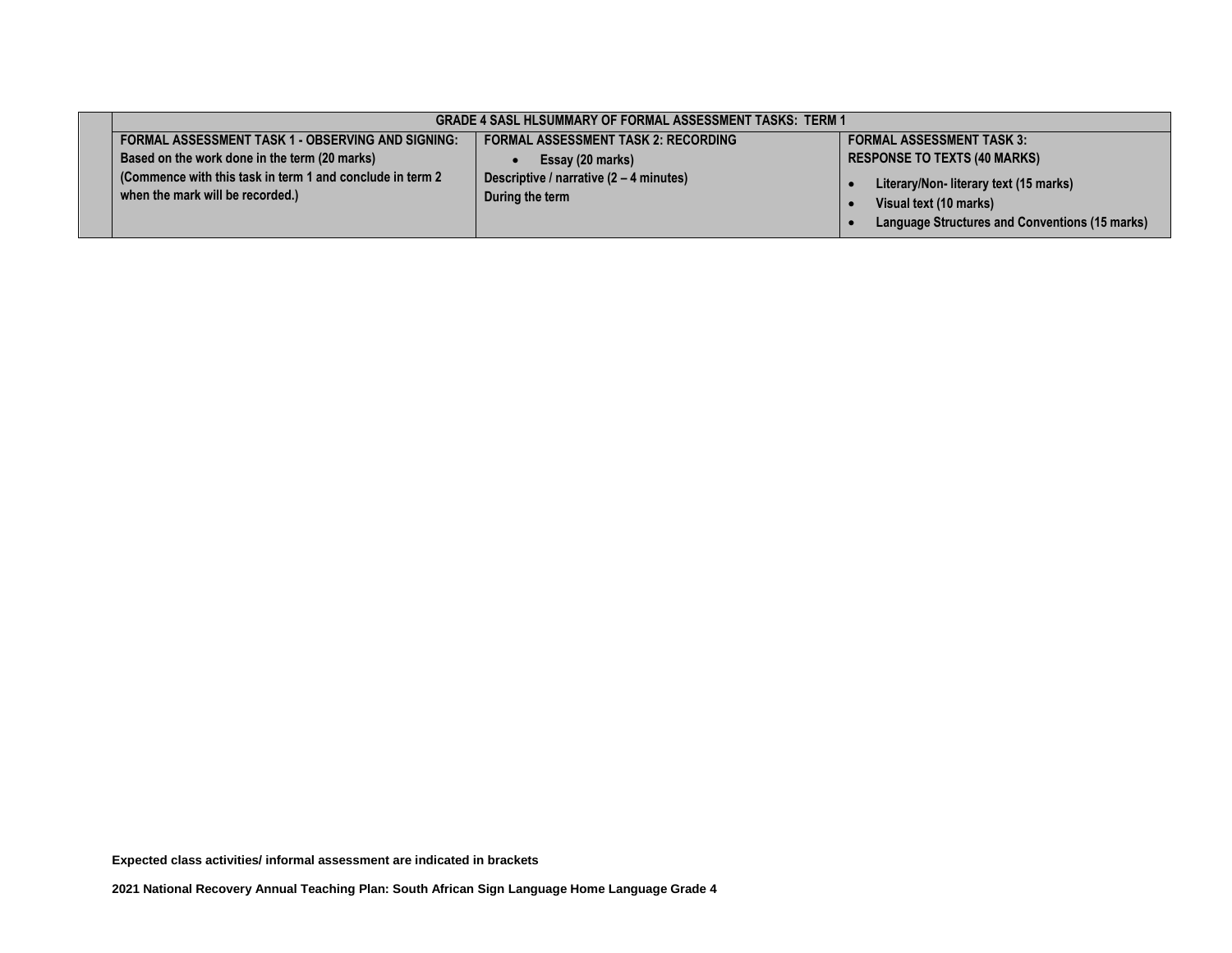| <b>GRADE 4 - TERM 2</b>            |                                                                                                                                                                                                                                                                                                                                                                                                                                                                                                                                                                                                                                                                                                                                                                                                 |                                                                                                                                                                                                                                                                                                                                                                        |                                                                                                                                                                                                                                                                                                                                                                                                                                                      |                                                                                                                         |
|------------------------------------|-------------------------------------------------------------------------------------------------------------------------------------------------------------------------------------------------------------------------------------------------------------------------------------------------------------------------------------------------------------------------------------------------------------------------------------------------------------------------------------------------------------------------------------------------------------------------------------------------------------------------------------------------------------------------------------------------------------------------------------------------------------------------------------------------|------------------------------------------------------------------------------------------------------------------------------------------------------------------------------------------------------------------------------------------------------------------------------------------------------------------------------------------------------------------------|------------------------------------------------------------------------------------------------------------------------------------------------------------------------------------------------------------------------------------------------------------------------------------------------------------------------------------------------------------------------------------------------------------------------------------------------------|-------------------------------------------------------------------------------------------------------------------------|
| <b>SKILLS</b>                      | <b>OBSERVING AND SIGNING</b>                                                                                                                                                                                                                                                                                                                                                                                                                                                                                                                                                                                                                                                                                                                                                                    | <b>VISUAL READING &amp; VIEWING</b>                                                                                                                                                                                                                                                                                                                                    | <b>RECORDING</b>                                                                                                                                                                                                                                                                                                                                                                                                                                     | <b>LANGUAGE STRUCTURES &amp;</b><br><b>CONVENTIONS</b>                                                                  |
| <b>WEEK 1-2</b><br>story<br>values | Observes and discusses a short story<br>• Collects and synthesises information<br>Expresses ideas and opinions<br>• Asks and answers questions<br>· Identifies and comments on main idea<br>and specific details<br>• Discusses character, plot and setting<br>• "Retells" the events in sequence<br>• Participates in class/ teacher-led<br>discussion e.g. on issues related to the<br>• Follows the observing process<br>Describes a person/ animal character<br>from story/ place from the story<br>Explains what the person/animal/<br>character/ place looks like such as<br>physical appearance, mannerisms and<br>• Uses a few new signs learnt from story<br>• Uses adjectives<br>• Show understanding of setting, plot,<br>conflict and theme<br>Does a role-play, based on the story | "Reads" a short story<br>• "Pre-reading" activities, e.g. prediction based<br>on title<br>• Uses different types of questions in SASL<br>• Identifies main and supporting ideas<br>• Interprets and discusses message<br>• Comments on storyline<br>• Follows the visual reading process<br>["READING" FOR COMPREHENSION]<br>Does a comprehension activity on the text | Records a description of a character<br>• This is a brief description of a character as<br>if you were trying to introduce the character.<br>• Include in the description aspects such as<br>physical appearance, mannerisms and<br>values<br>[RECORDING: DESCRIPTIVE ESSAY]<br>Uses the recording process<br>• Planning/pre-recording,<br>• Drafting (recording),<br>• Revising,<br>· Editing,<br>• Final recording, and<br>• Publishing/Presenting | <b>Syntax/Semantics:</b><br>Sentence types:<br>Questions - Wh; Yes/No<br>Discourse:<br>Rhetoricals<br>[LS&C ACTIVITIES] |

# **2021 National Recovery Annual Teaching Plan: South African Sign Language Home Language Grade 4 – Term 2**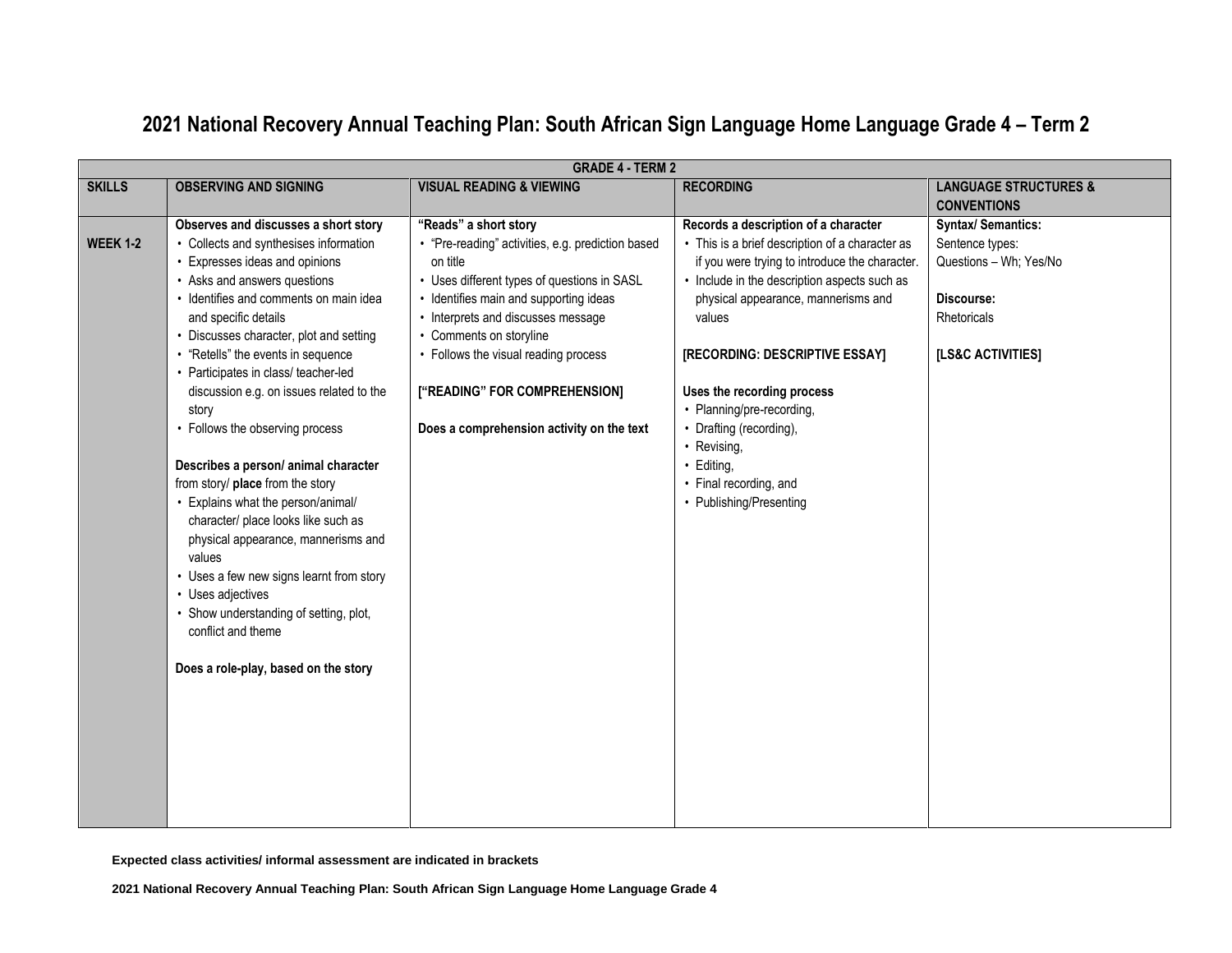|                 | <b>GRADE 4 - TERM 2</b>                                                                                                                                                                                                                                                                                                                                                                                                                                                                                                                                                                                                                                                                                                                                                                                                                                                                                                                                                                                                                               |                                                                                                                                                                                                                                                                                                                                                                                                                                                                                                                                                                                                                                          |                                                                                                                                                                                                                                                                                                                                                                                                                                                                                                                                                                                                                                                                                             |                                                                                                                                        |
|-----------------|-------------------------------------------------------------------------------------------------------------------------------------------------------------------------------------------------------------------------------------------------------------------------------------------------------------------------------------------------------------------------------------------------------------------------------------------------------------------------------------------------------------------------------------------------------------------------------------------------------------------------------------------------------------------------------------------------------------------------------------------------------------------------------------------------------------------------------------------------------------------------------------------------------------------------------------------------------------------------------------------------------------------------------------------------------|------------------------------------------------------------------------------------------------------------------------------------------------------------------------------------------------------------------------------------------------------------------------------------------------------------------------------------------------------------------------------------------------------------------------------------------------------------------------------------------------------------------------------------------------------------------------------------------------------------------------------------------|---------------------------------------------------------------------------------------------------------------------------------------------------------------------------------------------------------------------------------------------------------------------------------------------------------------------------------------------------------------------------------------------------------------------------------------------------------------------------------------------------------------------------------------------------------------------------------------------------------------------------------------------------------------------------------------------|----------------------------------------------------------------------------------------------------------------------------------------|
| <b>SKILLS</b>   | <b>OBSERVING AND SIGNING</b>                                                                                                                                                                                                                                                                                                                                                                                                                                                                                                                                                                                                                                                                                                                                                                                                                                                                                                                                                                                                                          | <b>VISUAL READING &amp; VIEWING</b>                                                                                                                                                                                                                                                                                                                                                                                                                                                                                                                                                                                                      | <b>RECORDING</b>                                                                                                                                                                                                                                                                                                                                                                                                                                                                                                                                                                                                                                                                            | <b>LANGUAGE STRUCTURES &amp;</b><br><b>CONVENTIONS</b>                                                                                 |
| <b>WEEK 3-4</b> | <b>Observes and discusses current issues</b><br>based on news or magazine item<br>• Introductory activities: prediction<br>• Observes for specific details<br>• Identifies the main message<br>• Relates to own life<br>• Discusses the main ideas and specific<br>detail<br>• Uses information from the text in<br>response to the questions<br>• Discusses the social, moral and cultural<br>values in the text<br>• Participates in a class / teacher-led<br>discussion<br>Presents a prepared presentation<br>• Selects relevant content<br>• Uses beginning/introduction, middle/body<br>and ending/conclusion<br>• Stays on topic<br>• Uses logical organisation of ideas<br>• Uses correct sign vocabulary,<br>grammar/syntax and body language<br>• Uses presentation skills, e.g., signing<br>mode, size, intensity, pace, pausing, eye<br>contact, posture and gestures<br>• Uses non-manual features correctly<br>• Uses role shift where necessary<br>[PRESENTATION]<br><b>FORMAL ASSESSMENT TASK 1:</b><br><b>OBSERVING AND SIGNING:</b> | "Reads" information text, e.g. news item<br>• "Pre-reading": predicting based on title and<br>pictures<br>• Activates prior knowledge<br>• Asks and answer questions<br>• Explains opinions about the text<br>• Discusses new signs from the text<br>• Shares thoughts and opinions<br>• Reflects on what was viewed<br>• Visualizes what is being 'read'<br>• Evaluates and draws conclusions<br>• Follows the visual reading process<br>["READING" FOR COMPREHENSION]<br>Reflects on texts "read" independently<br>• Retells story or explains main ideas<br>• Expresses emotional response to texts read<br>["READING" FOR ENJOYMENT] | Records a news report based on personal<br>experience /event<br>• Plans: collects and organize information;<br>sign facts<br>• Gives a title<br>• Uses an appropriate format, introduction<br>(background, purpose, scope), body<br>(answers to Who, What, Where, When,<br>Why and How), conclusions<br>• Selects appropriate content<br>• Sequences events correctly<br>• Uses appropriate vocabulary<br>• Uses appropriate language and<br>conventions -role shifting if needed<br>Uses the recording process<br>• Planning/pre-recording,<br>• Drafting (recording),<br>• Revising,<br>· Editing,<br>• Final recording, and<br>• Publishing/Presenting<br><b>[RECORDS A NEWS REPORT]</b> | <b>Syntax: Semantics:</b><br>Adjectives<br>Synonyms, Antonyms<br>Discourse:<br>Cohesion and coherence<br>Chunking<br>[LS&C ACTIVITIES] |
|                 | This task is a continuation from Term 1. It will be completed and recorded in Term 2.                                                                                                                                                                                                                                                                                                                                                                                                                                                                                                                                                                                                                                                                                                                                                                                                                                                                                                                                                                 |                                                                                                                                                                                                                                                                                                                                                                                                                                                                                                                                                                                                                                          |                                                                                                                                                                                                                                                                                                                                                                                                                                                                                                                                                                                                                                                                                             |                                                                                                                                        |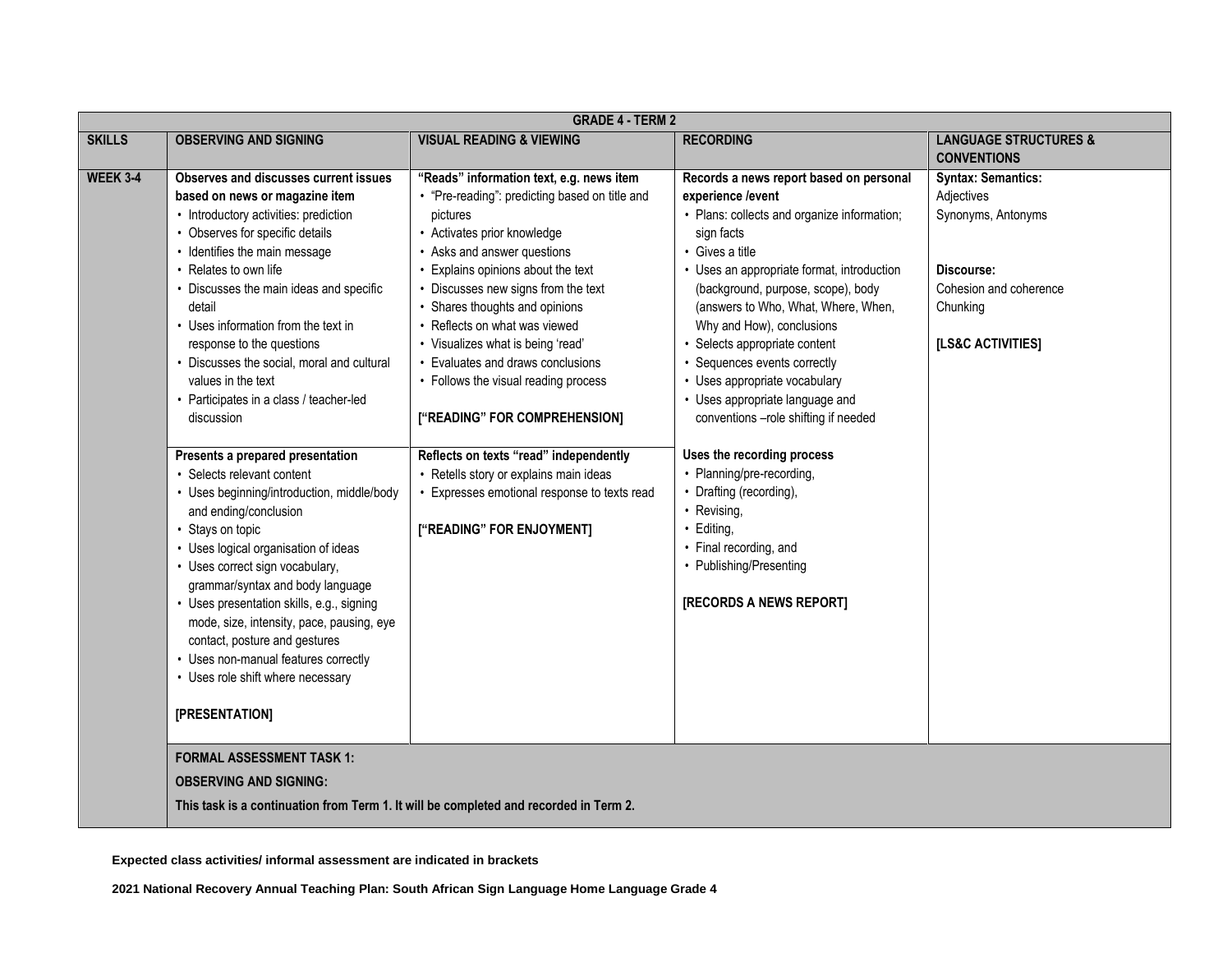|                 | <b>GRADE 4 - TERM 2</b>                                              |                                         |                                           |                                   |
|-----------------|----------------------------------------------------------------------|-----------------------------------------|-------------------------------------------|-----------------------------------|
| <b>SKILLS</b>   | <b>OBSERVING AND SIGNING</b>                                         | <b>VISUAL READING &amp; VIEWING</b>     | <b>RECORDING</b>                          | <b>LANGUAGE STRUCTURES &amp;</b>  |
|                 |                                                                      |                                         |                                           | <b>CONVENTIONS</b>                |
|                 | <b>Observes weather reports</b>                                      | "Reads" information texts with visuals, | Summarizes information text (e.g. weather | <b>Syntax/ Semantics:</b>         |
| <b>WEEK 5-6</b> | • Introductory activities: prediction                                | e.g. charts/tables/maps                 | chart) with support                       | Adjectives                        |
|                 | • Observes for specific details                                      | • Infers meaning                        | • Uses appropriate vocabulary             | Adverbs of time                   |
|                 |                                                                      | • Understands purpose of text           | • Uses some new signs from the text       | Pronouns (placement and indexing) |
|                 | Participates in class / teacher led                                  | Expresses personal response to images   |                                           |                                   |
|                 | discussions                                                          | Evaluates the image for effectiveness   | <b>[SUMMARY: INFORMATIONAL TEXT WITH</b>  | Fingerspelling:                   |
|                 | • Discusses usefulness of the information                            | • Confirms purpose and audience         | <b>VISUALS]</b>                           | Lexicalized fingerspelling        |
|                 | • Links information to own life                                      | • Follows the visual reading process    |                                           |                                   |
|                 | • Discusses possible effects on people                               |                                         |                                           | [LS&C ACTIVITIES]                 |
|                 | • Compares conditions in different places,                           | ["READING" FOR COMPREHENSION]           |                                           |                                   |
|                 | indicates preferred destinations with                                |                                         |                                           |                                   |
|                 | reasons                                                              |                                         |                                           |                                   |
|                 | · Justifying own opinion                                             |                                         |                                           |                                   |
|                 | • Identifies features of weather reports:                            |                                         |                                           |                                   |
|                 | register and the nature of language used                             |                                         |                                           |                                   |
|                 | • Uses interaction strategies to<br>communicate effectively in group |                                         |                                           |                                   |
|                 | situations                                                           |                                         |                                           |                                   |
|                 | Observes a description of an object and                              |                                         | Records a description of a person/animal/ |                                   |
|                 | describes it                                                         | Reflects on texts "read" during         | place                                     |                                   |
|                 | • Identifies the object described correctly                          | independent "reading"                   | • Description is clear                    |                                   |
|                 | • Uses signs that correctly describe the                             | • Compares texts "read"                 | • Uses properly constructed complete      |                                   |
|                 | object                                                               |                                         | sentences.                                |                                   |
|                 | • Uses some new signs                                                | ["READING" FOR ENJOYMENT]               | · Uses appropriate grammar (adjectives),  |                                   |
|                 | • Uses adjectives                                                    |                                         | signs and structure                       |                                   |
|                 |                                                                      |                                         |                                           |                                   |
|                 | [SIGNED PRESENTATION]                                                |                                         | [RECORDING: DESCRIPTIVE ESSAY]            |                                   |
|                 |                                                                      |                                         |                                           |                                   |
|                 |                                                                      |                                         |                                           |                                   |
|                 |                                                                      |                                         |                                           |                                   |
|                 |                                                                      |                                         |                                           |                                   |
|                 | <b>FORMAL ASSESSMENT TASK 4:</b>                                     |                                         |                                           |                                   |
|                 | Transactional text: (10 marks)                                       |                                         |                                           |                                   |
|                 | To be done before the controlled test                                |                                         |                                           |                                   |
|                 |                                                                      |                                         |                                           |                                   |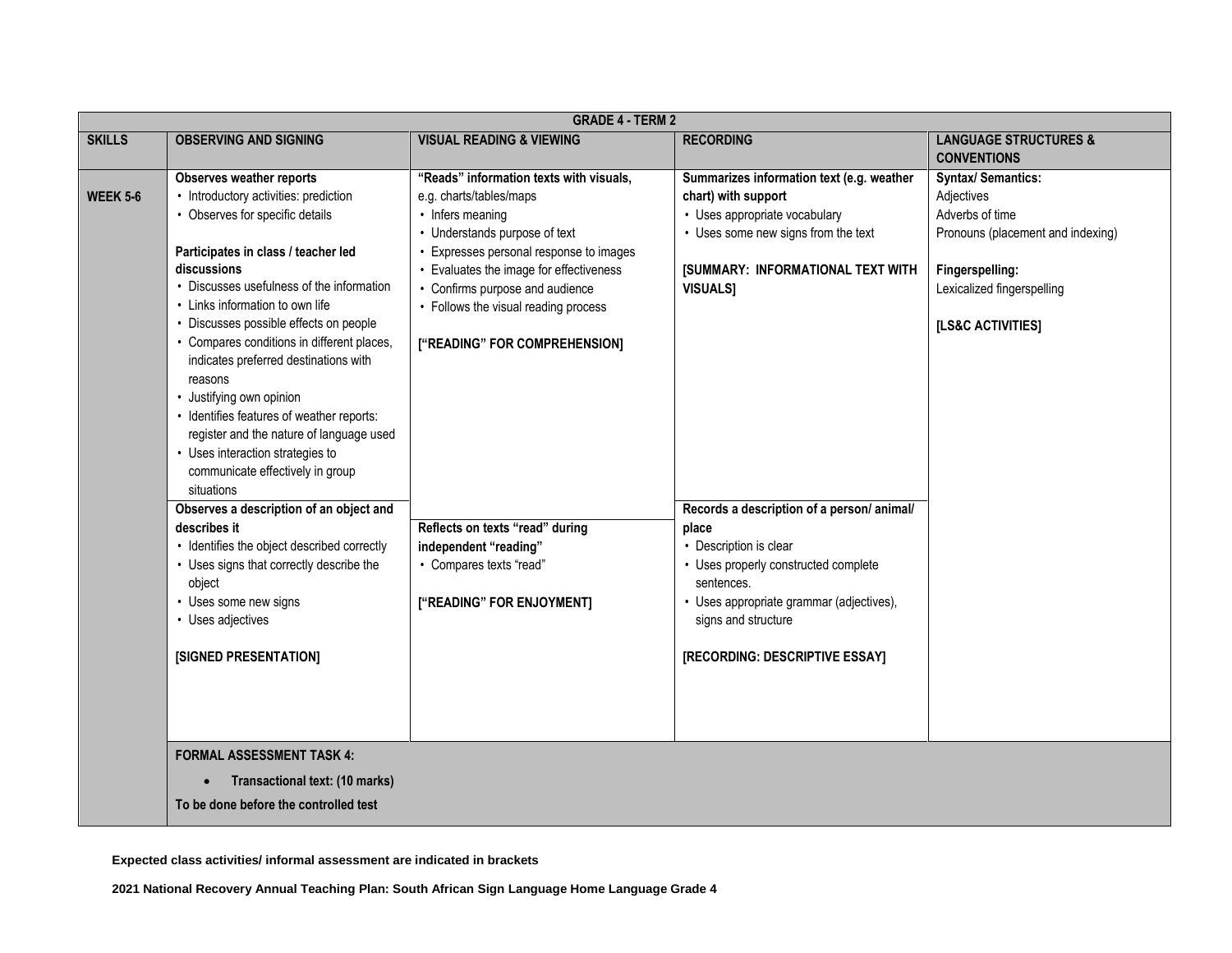|                  | <b>GRADE 4 - TERM 2</b>                               |                                                |                                               |                                      |
|------------------|-------------------------------------------------------|------------------------------------------------|-----------------------------------------------|--------------------------------------|
| <b>SKILLS</b>    | <b>OBSERVING AND SIGNING</b>                          | <b>VISUAL READING &amp; VIEWING</b>            | <b>RECORDING</b>                              | <b>LANGUAGE STRUCTURES &amp;</b>     |
|                  |                                                       |                                                |                                               | <b>CONVENTIONS</b>                   |
|                  | Observes and carries out                              | "Reads" an instructional text                  | Records an instructional text e.g. how to     | Morphology:                          |
| <b>WEEK 7-8</b>  | instructions, e.g. recipe/instructions for            | • "Pre-reading": predicting based on the title | make a sandwich                               | Verbs: Indicating verbs; plain verbs |
|                  | making something                                      | and pictures                                   | • Instructions must be in chronological order |                                      |
|                  | • Introductory activities: prediction                 | • Discusses feature of text                    | • Plans and prepares                          | <b>Syntax/Semantics:</b>             |
|                  | • Identifies the features of instructional text       | • Discusses specific details of text           | • Becomes familiar with the process           | Tense                                |
|                  | • Signs clear instructions                            | • Discusses sequence of content                | • Considers vocabulary, grammar,              |                                      |
|                  | • Asks questions to clarify                           | • Discusses new signs                          | expressions, technical language and           | Fingerspelling:                      |
|                  | • Comments on clarity of instructions                 | • Answers questions                            | phrases that might be use                     | Lexicalized fingerspelling           |
|                  | • Follows the observing process                       | • Follows the visual reading process           | • Prepares clear and logical sequence of      |                                      |
|                  |                                                       |                                                | instructions                                  | [LS&C ACTIVITIES]                    |
|                  | [OBSERVING FOR COMPREHENSION]                         | ["READING" FOR COMPREHENSION]                  | • Uses visual material                        |                                      |
|                  | <b>Practises Observing and Signing</b>                |                                                |                                               |                                      |
|                  | (Choose one for daily practice)                       |                                                | Uses the recording process                    |                                      |
|                  | • Responds physically to instructions                 |                                                | • Planning/pre-recording,                     |                                      |
|                  | • Gives and follows simple instructions/              |                                                | • Drafting (recording),                       |                                      |
|                  | directions                                            |                                                | • Revising,                                   |                                      |
|                  |                                                       |                                                | · Editing,                                    |                                      |
|                  |                                                       |                                                | • Final recording, and                        |                                      |
|                  |                                                       |                                                | • Publishing/Presenting                       |                                      |
|                  |                                                       |                                                |                                               |                                      |
|                  |                                                       |                                                | [RECORDS AN INSTRUCTIONAL TEXT]               |                                      |
|                  | <b>FORMAL ASSESSMENT TASK 5: CONTROLLED TEST</b>      |                                                |                                               |                                      |
| <b>WEEK 9-10</b> |                                                       |                                                |                                               |                                      |
|                  | <b>RESPONSE TO TEXTS (40 marks)</b>                   |                                                |                                               |                                      |
|                  | Literary/Non- literary text (15 marks)<br>$\bullet$   |                                                |                                               |                                      |
|                  | Visual text (10 marks)<br>$\bullet$                   |                                                |                                               |                                      |
|                  | Summary (5 marks)                                     |                                                |                                               |                                      |
|                  | <b>Language Structures and Conventions (10 marks)</b> |                                                |                                               |                                      |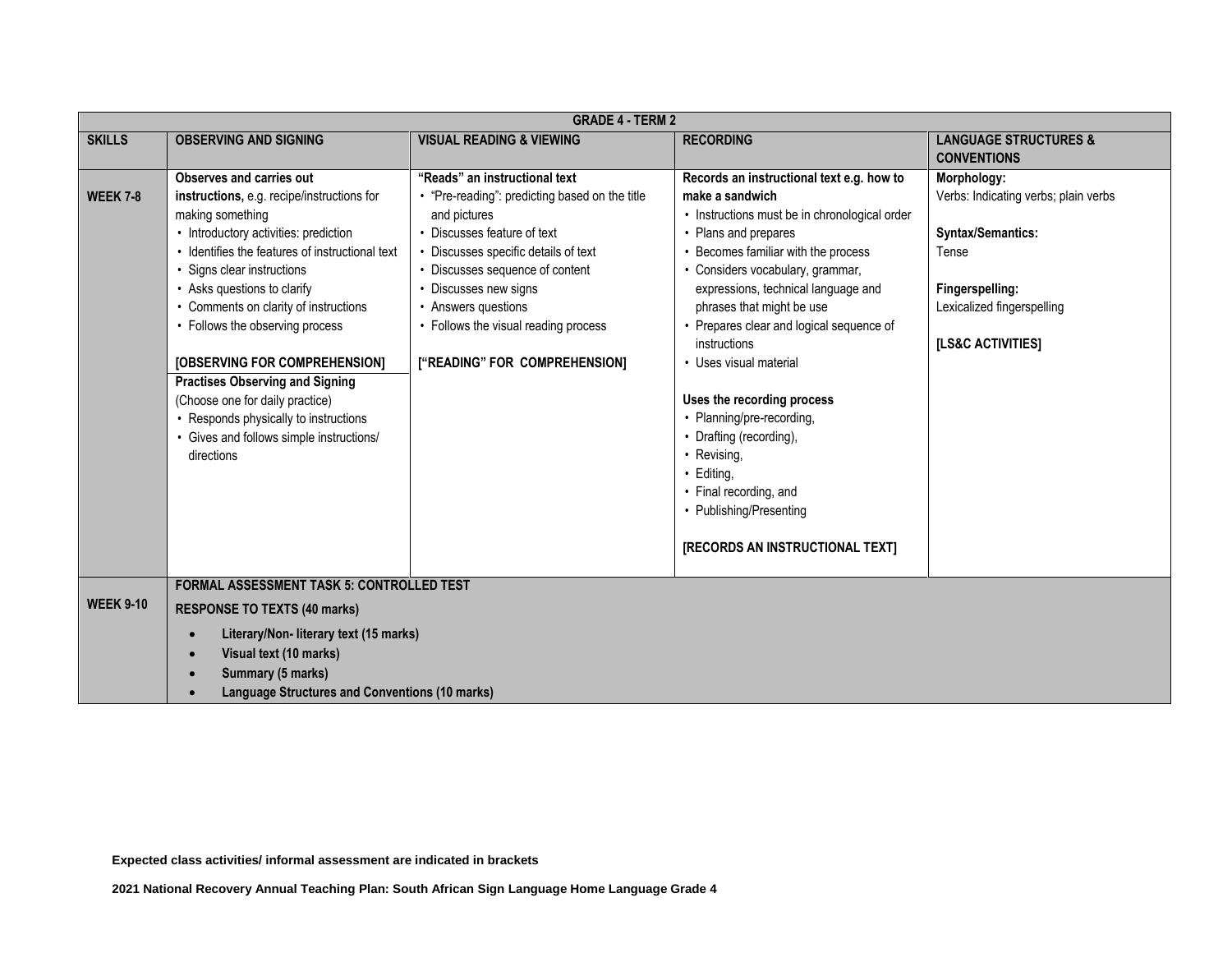| <b>FORMATIVE ASSESSMENT ACTIVITIES</b>       |                                              |                             |                                            |  |
|----------------------------------------------|----------------------------------------------|-----------------------------|--------------------------------------------|--|
| <b>Observing and Signing activities</b>      | <b>Visual Reading and Viewing activities</b> | <b>Recording activities</b> | <b>Language Structures and Conventions</b> |  |
| Variety of Observing and Signing activities  | <b>Visual Reading Process</b>                | <b>Recording Process</b>    | activities                                 |  |
| <b>Observing and Signing activities that</b> | "Reading" for Comprehension activities       | Chunking                    | Variety of Language Structures and         |  |
| comply with the Covid-19 conditions          | Literature activities based on the           | <b>Transactional Texts</b>  | <b>Convention activities</b>               |  |
|                                              | prescribed genres for the semester           | Essay                       |                                            |  |
|                                              |                                              | <b>Creative Recording</b>   |                                            |  |

|                                                                                                                                                                              | <b>GRADE 4 SASL HL SUMMARY OF FORMAL ASSESSMENT TASKS: TERM 2</b>                                                   |                                                                                                                                                                                                                                                                                                                               |
|------------------------------------------------------------------------------------------------------------------------------------------------------------------------------|---------------------------------------------------------------------------------------------------------------------|-------------------------------------------------------------------------------------------------------------------------------------------------------------------------------------------------------------------------------------------------------------------------------------------------------------------------------|
| <b>FORMAL ASSESSMENT TASK 1: OBSERVING AND</b><br><b>SIGNING</b><br>$(20$ marks)<br>This task is a continuation from Term 1. It will be<br>completed and recorded in Term 2. | <b>FORMAL ASSESSMENT TASK 4: RECORDING</b><br>Transactional text: (10 marks)<br>Recorded before the controlled test | <b>FORMAL ASSESSMENT TASK 5: CONTROLLED TEST</b><br><b>RESPONSE TO TEXTS (40 MARKS)</b><br>Question 1; Literary / non-literary text comprehension (15 marks)<br>Question 2: Visual text comprehension (10 marks)<br>Question 3: Summary (5 marks)<br>Question 4: Language Structures and Conventions in context (10<br>marks) |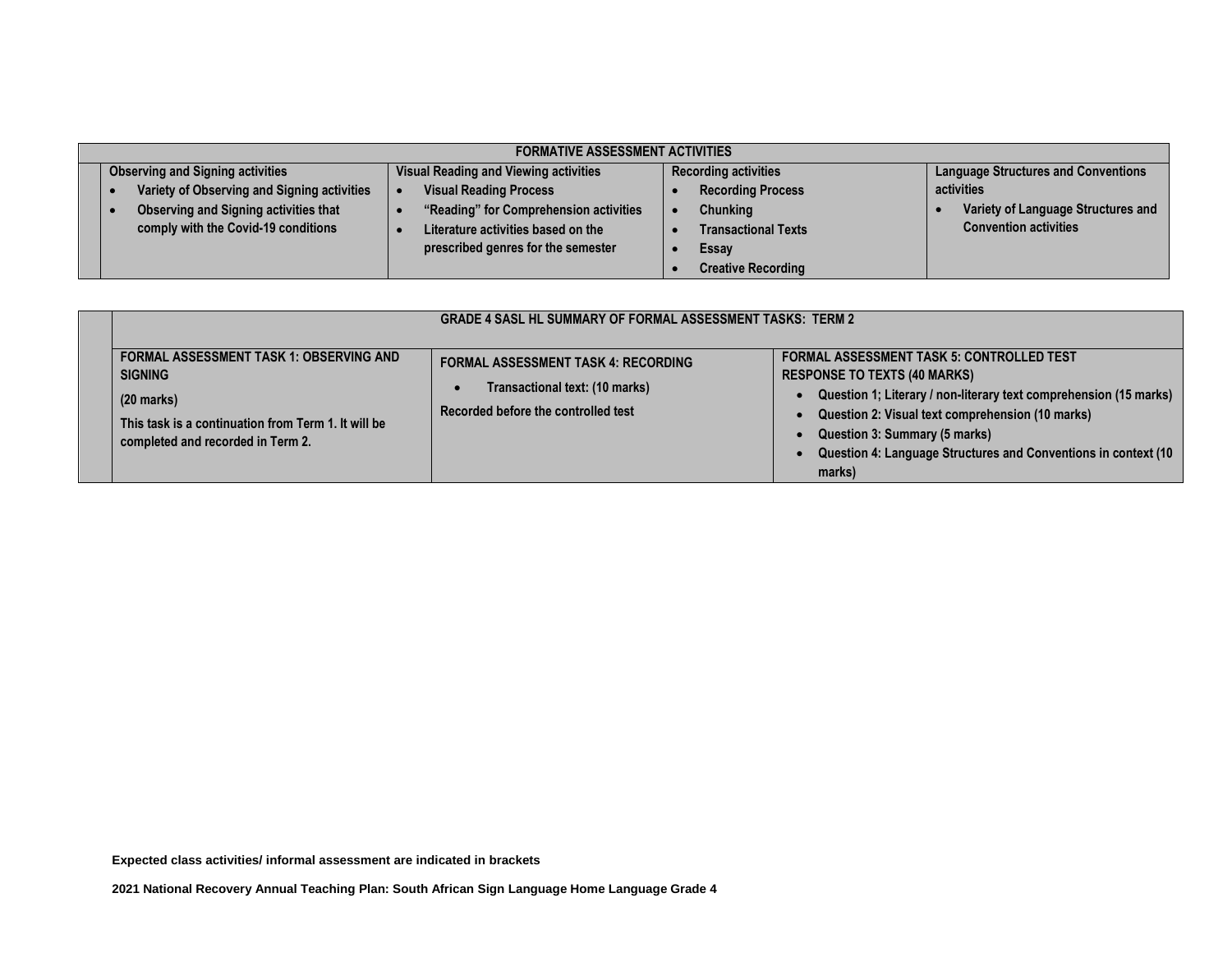#### **GRADE 4 - TERM 3 SKILLS OBSERVING AND SIGNING VISUAL READING & VIEWING RECORDING LANGUAGE STRUCTURES & CONVENTIONS WEEK 1-2 Observes and discusses an information text** • Introductory activities: prediction • Identifies main ideas and respond appropriately • Participates in a class discussion, explaining own opinion • Discusses specific details • Reflects, clarifies and discusses • Asks critical questions • Follows the observing process **"Reads" information text with visuals,** e.g. on social issues • Infers meaning • Understands purpose of text • Expresses personal response to images • Evaluates the image for effectiveness • Confirms purpose and audience • Follows the visual reading process **["READING" FOR COMPREHENSION] Reflects on texts "read" independently** • Compares texts "read" **Records a descriptive chunk** • Describes someone / something to allow viewer to experience the topic vividly • Creates a picture in signs • Chooses signs and expressions carefully to achieve the desired effect • Follows the recording process **Morphology**: Verbs: Indicating verbs; plain verbs **[LS&C ACTIVITIES] WEEK 3-4 Participates in short conversation on a familiar topic** • Takes turns • Stays on topic • Asks relevant questions **[OBSERVING FOR COMPREHENSION] Practices Observing and Signing** (Choose one for daily practice) • Performs a simple poem • Plays a simple language game • Gives and follows simple instructions/directions • Tells own news • Retells a story heard **"Reads" information text with visuals** • Infers meaning • Understands purpose of text • Expresses personal response to images • Evaluates the image for effectiveness • Confirms purpose and audience • Follows the visual reading process **Records information from a table/graph/ map / into a chunk.** • Communicates ideas or information in a logical way • Clarifies any unfamiliar concepts • Organizes logically • Takes the viewer from the known to the unknown • Presents in the present tense • Follows the recording process **[RECORDING: VISUAL TEXTS] Morphology**: Numeral incorporation Compounds **Syntax/ Semantics:** Figures of speech: personification, simile, metaphor, idioms **[LS&C ACTIVITIES]**

### **2021 National Recovery Annual Teaching Plan: South African Sign Language Home Language Grade 4 – Term 3**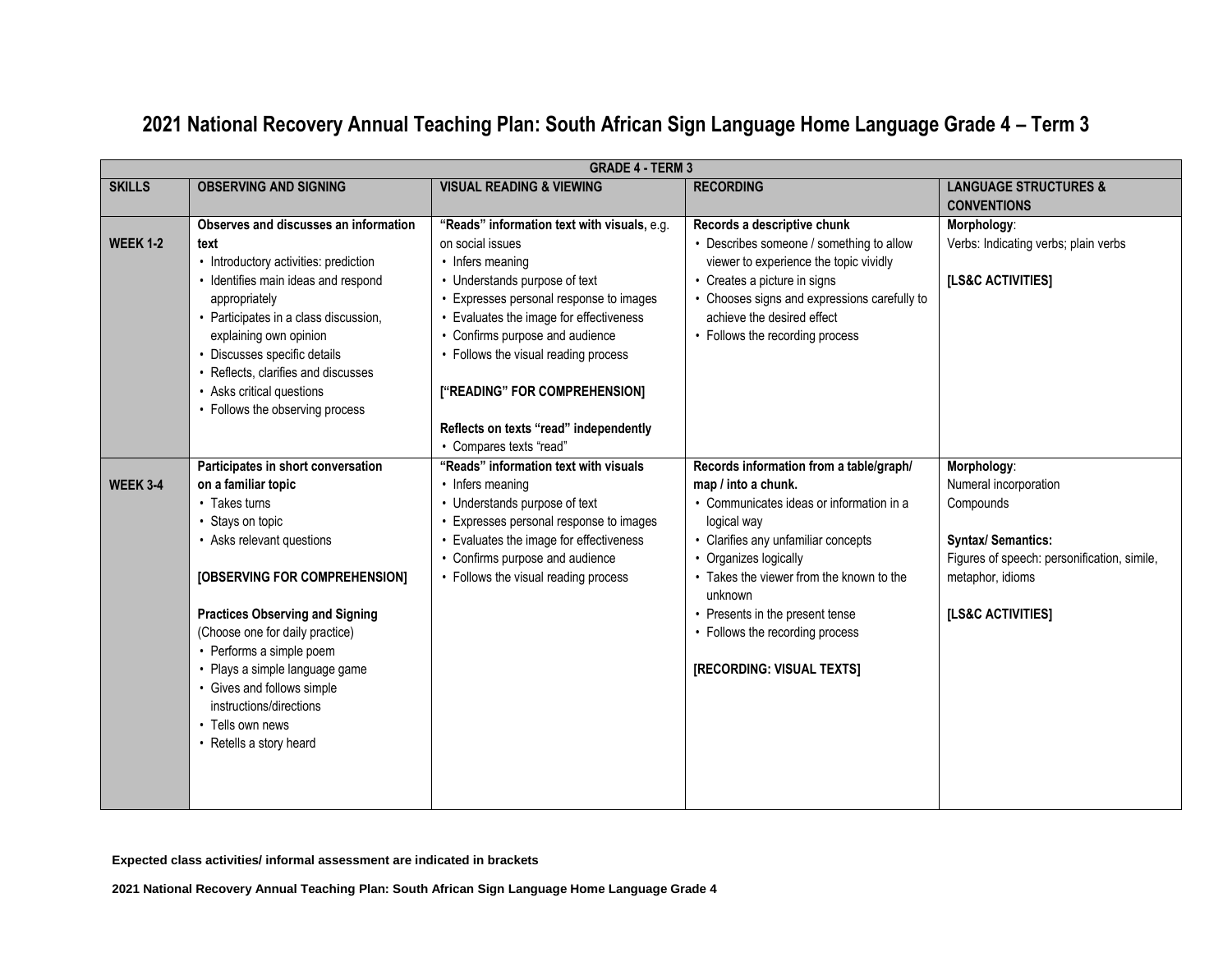|                 | <b>GRADE 4 - TERM 3</b>                  |                                             |                                              |                                  |
|-----------------|------------------------------------------|---------------------------------------------|----------------------------------------------|----------------------------------|
| <b>SKILLS</b>   | <b>OBSERVING AND SIGNING</b>             | <b>VISUAL READING &amp; VIEWING</b>         | <b>RECORDING</b>                             | <b>LANGUAGE STRUCTURES &amp;</b> |
|                 |                                          |                                             |                                              | <b>CONVENTIONS</b>               |
|                 | Observes a story                         | "Reads" a longer story                      | Records diary entries/vlogs                  | Morphology:                      |
| <b>WEEK 5-6</b> | • Introductory activities: prediction    | • "Pre-reading": predicting from title and  | • Presents his/her evaluation of the day or  | Lexicalised fingerspelling       |
|                 | • Identifies and discusses the main      | pictures                                    | event                                        |                                  |
|                 | message                                  | • Uses different types of questions in SASL | • Records from the signer's point of view    | Syntax:                          |
|                 | • Recalls specific detail in the story   | • Identifies main and supporting ideas      | • The language choice is simple and to the   | Sentence types                   |
|                 | • Reflects on values and messages values | • Interprets and discusses message          | point                                        |                                  |
|                 | • Discusses character, plot and setting  | • Comments on storyline                     | • Uses everyday language and keep to the     | [LS&C ACTIVITIES]                |
|                 | • Follows the observing process          | • Follows the visual reading process        | point                                        |                                  |
|                 |                                          |                                             | • The signing mode will be determined by the |                                  |
|                 | [OBSERVING FOR COMPREHENSION]            |                                             | nature of the entry                          |                                  |
|                 |                                          |                                             | • Follows the recording process              |                                  |
|                 |                                          |                                             | Uses the recording process                   |                                  |
|                 |                                          |                                             | • Planning/pre-recording,                    |                                  |
|                 |                                          |                                             | • Drafting (recording),                      |                                  |
|                 |                                          |                                             | • Revising,                                  |                                  |
|                 |                                          |                                             | · Editing,                                   |                                  |
|                 |                                          |                                             | • Final recording, and                       |                                  |
|                 |                                          |                                             | • Publishing/Presenting                      |                                  |
|                 |                                          |                                             |                                              |                                  |
|                 |                                          |                                             |                                              |                                  |
|                 |                                          |                                             |                                              |                                  |
|                 |                                          |                                             |                                              |                                  |
|                 |                                          |                                             |                                              |                                  |
|                 |                                          |                                             |                                              |                                  |
|                 |                                          |                                             |                                              |                                  |
|                 |                                          |                                             |                                              |                                  |
|                 |                                          |                                             |                                              |                                  |
|                 |                                          |                                             |                                              |                                  |
|                 |                                          |                                             |                                              |                                  |
|                 |                                          |                                             |                                              |                                  |
|                 |                                          |                                             |                                              |                                  |
|                 |                                          |                                             |                                              |                                  |
|                 |                                          |                                             |                                              |                                  |
|                 |                                          |                                             |                                              |                                  |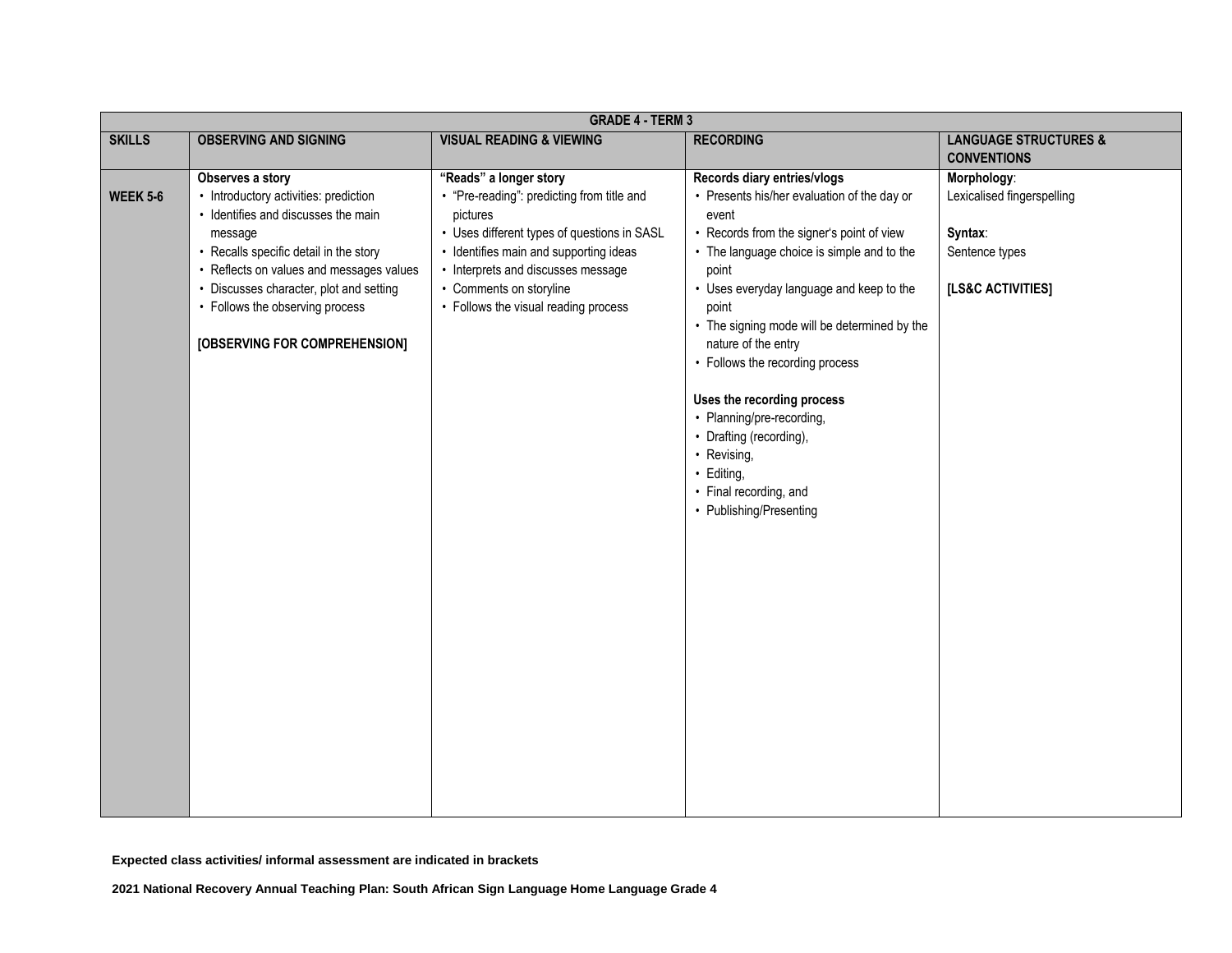|                        | <b>GRADE 4 - TERM 3</b>                                                                                                                                                                                                                                                                                                                                                                                                                                                                                                                                                        |                                                                                                                                                                                                                                                                                                                                                                                                                                                                                                |                                                                                                                                                                                                                                                                                                                                                                                                                                                                                                                                                                                                                                                                   |                                                                                                                                                                                                           |  |
|------------------------|--------------------------------------------------------------------------------------------------------------------------------------------------------------------------------------------------------------------------------------------------------------------------------------------------------------------------------------------------------------------------------------------------------------------------------------------------------------------------------------------------------------------------------------------------------------------------------|------------------------------------------------------------------------------------------------------------------------------------------------------------------------------------------------------------------------------------------------------------------------------------------------------------------------------------------------------------------------------------------------------------------------------------------------------------------------------------------------|-------------------------------------------------------------------------------------------------------------------------------------------------------------------------------------------------------------------------------------------------------------------------------------------------------------------------------------------------------------------------------------------------------------------------------------------------------------------------------------------------------------------------------------------------------------------------------------------------------------------------------------------------------------------|-----------------------------------------------------------------------------------------------------------------------------------------------------------------------------------------------------------|--|
| <b>SKILLS</b>          | <b>OBSERVING AND SIGNING</b>                                                                                                                                                                                                                                                                                                                                                                                                                                                                                                                                                   | <b>VISUAL READING &amp; VIEWING</b>                                                                                                                                                                                                                                                                                                                                                                                                                                                            | <b>RECORDING</b>                                                                                                                                                                                                                                                                                                                                                                                                                                                                                                                                                                                                                                                  | <b>LANGUAGE STRUCTURES &amp;</b>                                                                                                                                                                          |  |
|                        |                                                                                                                                                                                                                                                                                                                                                                                                                                                                                                                                                                                |                                                                                                                                                                                                                                                                                                                                                                                                                                                                                                |                                                                                                                                                                                                                                                                                                                                                                                                                                                                                                                                                                                                                                                                   | <b>CONVENTIONS</b>                                                                                                                                                                                        |  |
| <b>WEEK 4 - 6</b>      | PROJECT: Project based on any ONE of the literature genres studied: poems / folklore / short stories / drama / longer story.<br>Note: There must be a variation of genres across the grades.<br>Planning / Preparation/ Research/ Investigation of signed ("oral") presentation and creative recording of project.                                                                                                                                                                                                                                                             |                                                                                                                                                                                                                                                                                                                                                                                                                                                                                                |                                                                                                                                                                                                                                                                                                                                                                                                                                                                                                                                                                                                                                                                   |                                                                                                                                                                                                           |  |
|                        | <b>FORMAL ASSESSMENT TASK 6: CREATIVE RECORDING PROJECT</b><br>Stage 1: Research (Learners do research on their project)<br>$(10 \text{ marks})$<br>Weeks $4-5$<br>Stage 2: Recording (Learners engage in the recording of their project. Introduction<br>and explanation of project instructions and methodology.)<br>$(30$ marks)<br>Planning/pre-recording of the creative recording project<br>$\bullet$<br><b>Drafting (recording)</b><br>$\bullet$<br><b>Revising</b><br>$\bullet$<br><b>Editing</b><br><b>Final recording</b><br><b>Publishing/Presenting</b><br>Week 6 |                                                                                                                                                                                                                                                                                                                                                                                                                                                                                                | <b>FORMAL ASSESSMENT TASK 7: CREATIVE RECORDING PROJECT</b><br>Stage 3: Signed presentation (Learners do the Signed presentation of their project)<br>$(20$ marks)<br>Signed ("oral") presentation<br>Uses appropriate structure: introduction, body and conclusion<br>Presents central idea and supporting details<br>Shows evidence of research/ investigation<br>pace, signing mode, size, etc.<br>Participates in a discussion<br>Gives constructive feedback<br><b>Maintains discussion</b><br>Shows sensitivity to the rights and feelings of others<br>(Commence with the signed task in term 3 and conclude in term 4 when the mark will be<br>recorded.) | Uses appropriate body language and presentation skills, e.g. makes eye contact,                                                                                                                           |  |
| <b>WEEK</b><br>$7 - 8$ | Observes and discusses a short story<br>• Collects and synthesises information<br>Expresses ideas and opinions<br>• Asks and answers questions<br>· Identifies and comments on main idea<br>and specific details<br>• Discusses character, plot and setting<br>• "Retells" the events in sequence<br>• Participates in class/ teacher-led<br>discussion e.g. on issues related to the<br>story<br>• Follows the observing process<br>[OBSERVING FOR COMPREHENSION]                                                                                                             | "Reads" a poem/s<br>• Asks and answers questions<br>• Compares different poems viewed<br>• Expresses feelings stimulated by the poem<br>• Discusses main idea and specific details<br>such as the figure of speech elements<br>presented in the poem<br>• Discusses the purpose of the text<br>• Discusses some of the language used<br>• Identifies and discuss design features,<br>rhythm, parameters, repetition etc.<br>• Explains what the poem is about<br>["READING" FOR COMPREHENSION] | Records a handshape poem - different<br>signs with the same handshape that creates a<br>story.<br>[RECORDING: HANDSHAPE POEM]                                                                                                                                                                                                                                                                                                                                                                                                                                                                                                                                     | Reinforcement of language structures<br>and conventions covered in previous<br>weeks<br><b>Syntax/ Semantics:</b><br>Figures of speech: personification, simile,<br>metaphor, idioms<br>[LS&C ACTIVITIES] |  |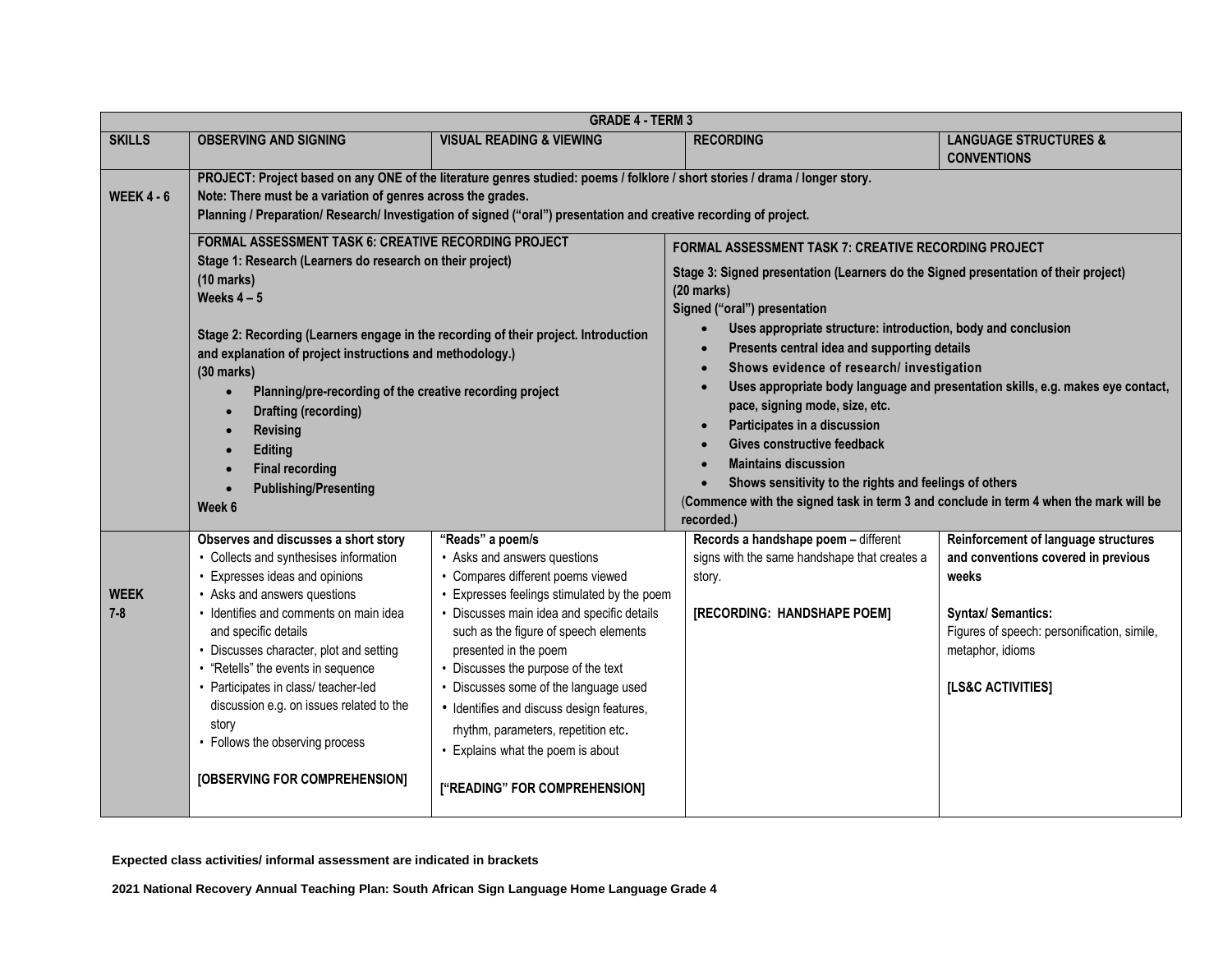| <b>FORMATIVE ASSESSMENT ACTIVITIES</b>       |                                              |                             |                                            |  |
|----------------------------------------------|----------------------------------------------|-----------------------------|--------------------------------------------|--|
| <b>Observing and Signing activities</b>      | <b>Visual Reading and Viewing activities</b> | <b>Recording activities</b> | <b>Language Structures and Conventions</b> |  |
| Variety of Observing and Signing activities  | <b>Visual Reading Process</b>                | <b>Recording Process</b>    | activities                                 |  |
| Observing and Signing activities that comply | "Reading" for Comprehension activities       | <b>Chunking</b>             | Variety of Language Structures and         |  |
| with the Covid-19 conditions                 | Literature activities based on the           | <b>Transactional Texts</b>  | <b>Convention activities</b>               |  |
|                                              | prescribed genres for the semester           | Essay                       |                                            |  |
|                                              |                                              | <b>Creative Recording</b>   |                                            |  |

|                                                                                                                                                              | <b>GRADE 4 SASL HL SUMMARY OF FORMAL ASSESSMENT TASKS: TERM 3</b> |                                                                                            |  |  |
|--------------------------------------------------------------------------------------------------------------------------------------------------------------|-------------------------------------------------------------------|--------------------------------------------------------------------------------------------|--|--|
|                                                                                                                                                              | <b>FORMAL ASSESSMENT TASK 6</b>                                   | FORMAL ASSESSMENT TASK 7 Observing and signing                                             |  |  |
| Creative Recording (10+30=40 marks)<br>Project based on any ONE of the literature genres studied: poems / short stories / folklore /<br>drama / longer story |                                                                   | Signed presentation of project (20 marks)                                                  |  |  |
|                                                                                                                                                              |                                                                   | Commence with the signed ("oral") task in term 3 and conclude in term 4 when the mark will |  |  |
|                                                                                                                                                              |                                                                   | be recorded. Note: There must be a variation of genres across the grades.                  |  |  |
|                                                                                                                                                              |                                                                   |                                                                                            |  |  |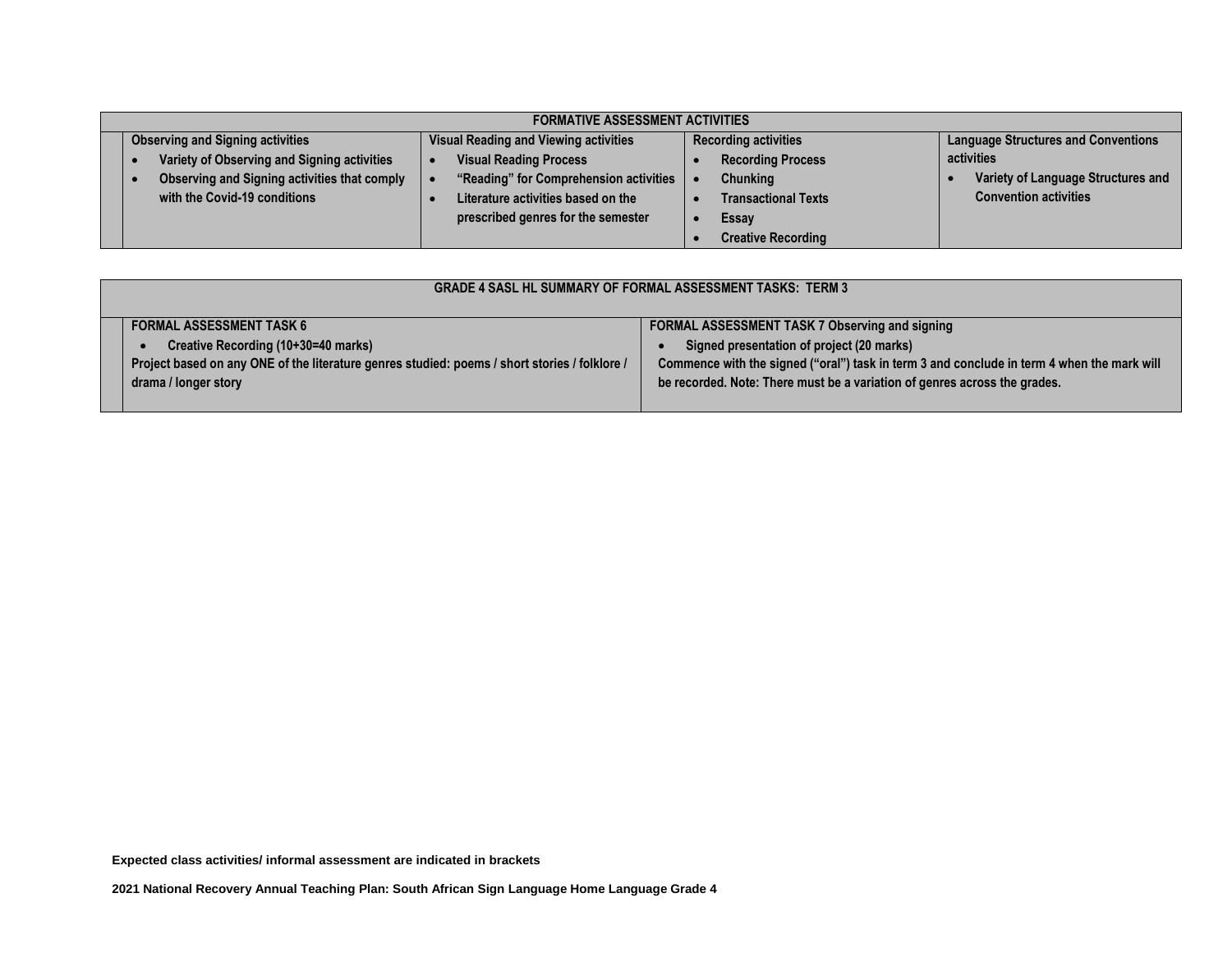# **2021 National Recovery Annual Teaching Plan: South African Sign Language Home Language Grade 4 – Term 4**

|                 | <b>GRADE 4 - TERM 4</b>                    |                                            |                                             |                                     |
|-----------------|--------------------------------------------|--------------------------------------------|---------------------------------------------|-------------------------------------|
| <b>SKILLS</b>   | <b>OBSERVING AND SIGNING</b>               | <b>VISUAL READING &amp; VIEWING</b>        | <b>RECORDING</b>                            | <b>LANGUAGE STRUCTURES &amp;</b>    |
|                 |                                            |                                            |                                             | <b>CONVENTIONS</b>                  |
|                 | Observes a news/ magazine item             | "Reads" a news/ magazine item that         | Records a news/ magazine item e about       | Morphology:                         |
| <b>WEEK 1-2</b> | • Introductory activities: prediction      | highlights social issues                   | a social issue                              | Predicates:                         |
|                 | • Identify main ideas and respond          | • "Pre-reading": predicting from title and | • Plans: collects and organize information; | Temporal aspects: simple/punctual - |
|                 | appropriately                              | pictures                                   | sign facts                                  | repetitive/ iterative, habitual     |
|                 | • Participate in a class discussion,       | • Uses contextual clues                    | • Gives a title                             |                                     |
|                 | explaining own opinion                     | • Activates prior knowledge                | • Uses an appropriate format, introduction  | Discourse:                          |
|                 | • Reflect, clarify and discuss             | • Asks and answers questions               | (background, purpose, scope), body          | Cohesion and coherence              |
|                 | • Ask critical questions                   | Explains opinions about the text           | (answers to Who, What, Where, When,         | Chunking                            |
|                 | • Follow the observing process             | • Discusses new signs from the text        | Why and How), conclusions                   |                                     |
|                 |                                            | • Shares thoughts and opinions             | • Uses semi-formal to formal language       | [LS&C ACTIVITIES]                   |
|                 | Participates in discussions                | • Reflects on what was viewed              | register and style                          |                                     |
|                 | • Asks relevant questions and responds to  | • Evaluates and draws conclusions          | • Selects appropriate content               |                                     |
|                 | questions                                  | • Follows the visual reading process       | • Sequences events correctly                |                                     |
|                 | • Compares own ideas with others           |                                            | • Uses appropriate language and             |                                     |
|                 | • Respects others' ideas                   | ["READING" FOR COMPREHENSION]              | conventions                                 |                                     |
|                 | • Gives opinions and constructive feedback | Reflects on texts "read" independently     | • The third person (roleshifting as needed) |                                     |
|                 |                                            | • Compares texts "read"                    | • Uses timeline correctly                   |                                     |
|                 |                                            |                                            |                                             |                                     |
|                 |                                            |                                            | Uses the recording process                  |                                     |
|                 |                                            |                                            | • Planning/pre-recording,                   |                                     |
|                 |                                            |                                            | • Drafting (recording),                     |                                     |
|                 |                                            |                                            | • Revising,                                 |                                     |
|                 |                                            |                                            | · Editing,                                  |                                     |
|                 |                                            |                                            | • Final recording, and                      |                                     |
|                 |                                            |                                            | • Publishing/Presenting                     |                                     |
|                 |                                            |                                            | [RECORDING: NEWS/ MAGAZINE ITEM]            |                                     |
|                 |                                            |                                            |                                             |                                     |
|                 |                                            |                                            |                                             |                                     |
|                 |                                            |                                            |                                             |                                     |
|                 |                                            |                                            |                                             |                                     |
|                 |                                            |                                            |                                             |                                     |
|                 |                                            |                                            |                                             |                                     |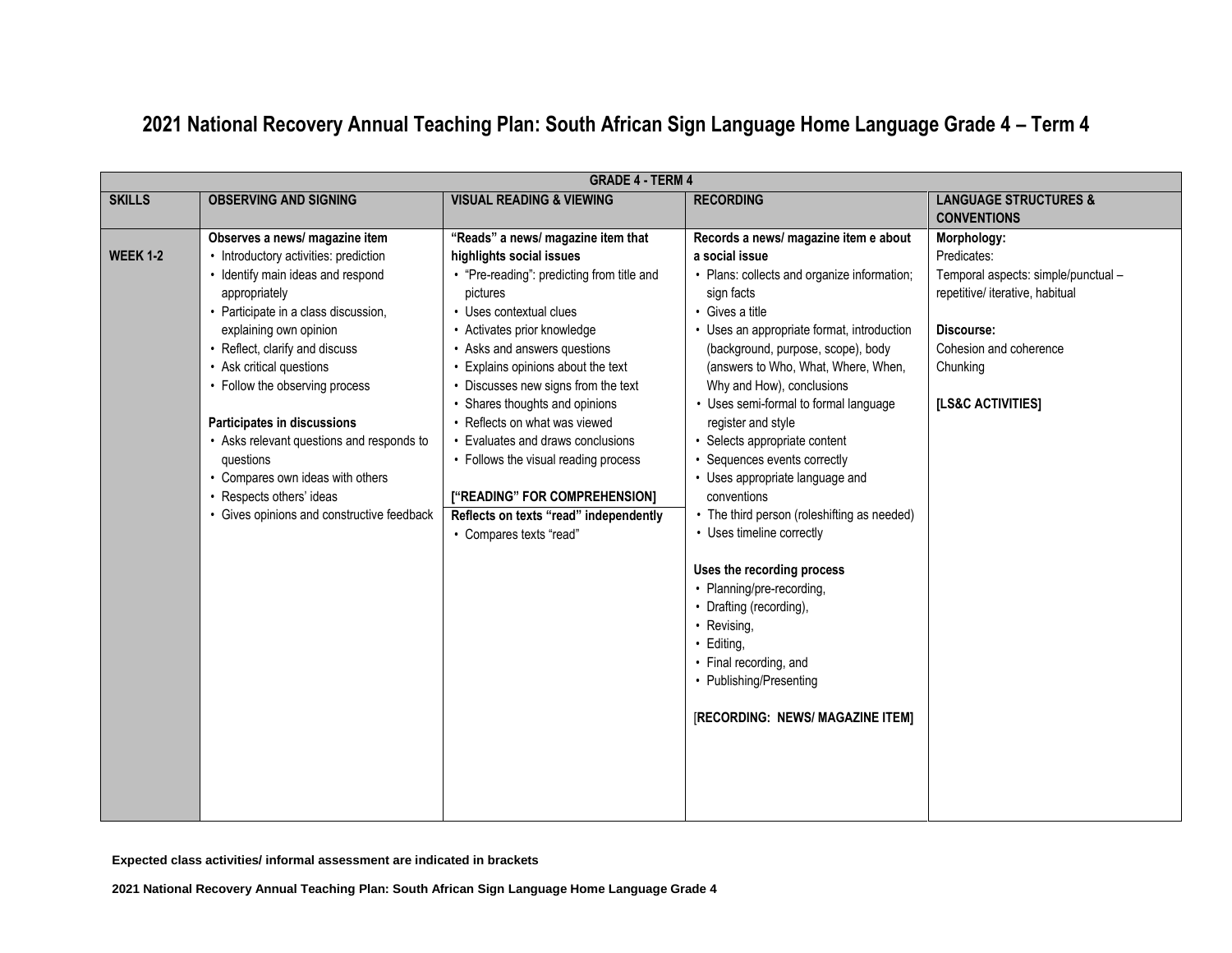|                 | <b>GRADE 4 - TERM 4</b>                                                                                                                                                                                                                                                                                                                                                                                                                                                                                                                                                                                                                                                                                     |                                                                                                                                                                                                                                                                                                                                                                                                                                                                |                                                                                                                                                                                                                                                                                                                                                                                                                                                                                                     |                                                                                                                  |
|-----------------|-------------------------------------------------------------------------------------------------------------------------------------------------------------------------------------------------------------------------------------------------------------------------------------------------------------------------------------------------------------------------------------------------------------------------------------------------------------------------------------------------------------------------------------------------------------------------------------------------------------------------------------------------------------------------------------------------------------|----------------------------------------------------------------------------------------------------------------------------------------------------------------------------------------------------------------------------------------------------------------------------------------------------------------------------------------------------------------------------------------------------------------------------------------------------------------|-----------------------------------------------------------------------------------------------------------------------------------------------------------------------------------------------------------------------------------------------------------------------------------------------------------------------------------------------------------------------------------------------------------------------------------------------------------------------------------------------------|------------------------------------------------------------------------------------------------------------------|
| <b>SKILLS</b>   | <b>OBSERVING AND SIGNING</b>                                                                                                                                                                                                                                                                                                                                                                                                                                                                                                                                                                                                                                                                                | <b>VISUAL READING &amp; VIEWING</b>                                                                                                                                                                                                                                                                                                                                                                                                                            | <b>RECORDING</b>                                                                                                                                                                                                                                                                                                                                                                                                                                                                                    | <b>LANGUAGE STRUCTURES &amp;</b><br><b>CONVENTIONS</b>                                                           |
| <b>WEEK 3-4</b> | Observes a short story<br>• Introductory activities: prediction<br>• Identifies and discusses the main<br>message<br>• Recalls specific detail in the story<br>• Reflects on values and messages values<br>• Discusses character, plot and setting<br>• Follows the observing process<br>Participates in class discussions<br>(teacher leads)<br>• Follows turn taking conventions<br>• Keeps to the topic<br>• Asks relevant questions<br>• Accepts others' points when necessary<br>• Makes logical links between points<br>• Interrupts politely where appropriate<br>• Maintains discussion<br>• Responds to others' ideas with empathy<br>and respect<br>• Gives balanced and constructive<br>feedback | "Reads" short story<br>• "Pre-reading": predicting from title and<br>pictures<br>• Uses different types of questions in SASL<br>• Identifies main and supporting ideas<br>• Interprets and discusses message<br>• Comments on storyline<br>• Follows the visual reading process<br>["READING" FOR COMPREHENSION]<br>Reflects on texts "read" independently<br>• "Retells" story or main ideas in 1 minute<br>• Expresses emotional response to texts<br>"read" | Records a social media message<br>• Communicates thoughts and ideas<br>coherently<br>• Selects appropriate detail and content for<br>the topic<br>• Uses correct format<br>• Uses a variety of vocabulary<br>• Relates to own experiences<br>• Follows the recording process<br>Uses the recording process<br>• Planning/pre-recording,<br>• Drafting (recording),<br>• Revising,<br>· Editing,<br>• Final recording, and<br>• Publishing/Presenting<br>[RECORDING: SOCIAL MEDIA<br><b>MESSAGE]</b> | <b>Syntax/ Semantics:</b><br>Adverbs of time, manner, location,<br>intensification<br>Tense<br>[LS&C ACTIVITIES] |
|                 | <b>FORMAL ASSESSMENT TASK 7:</b>                                                                                                                                                                                                                                                                                                                                                                                                                                                                                                                                                                                                                                                                            |                                                                                                                                                                                                                                                                                                                                                                                                                                                                |                                                                                                                                                                                                                                                                                                                                                                                                                                                                                                     |                                                                                                                  |

**Observing and Signing (20 marks)**

**This task is a continuation from Term 3. It will be completed and recorded in Term 4.**

**Expected class activities/ informal assessment are indicated in brackets**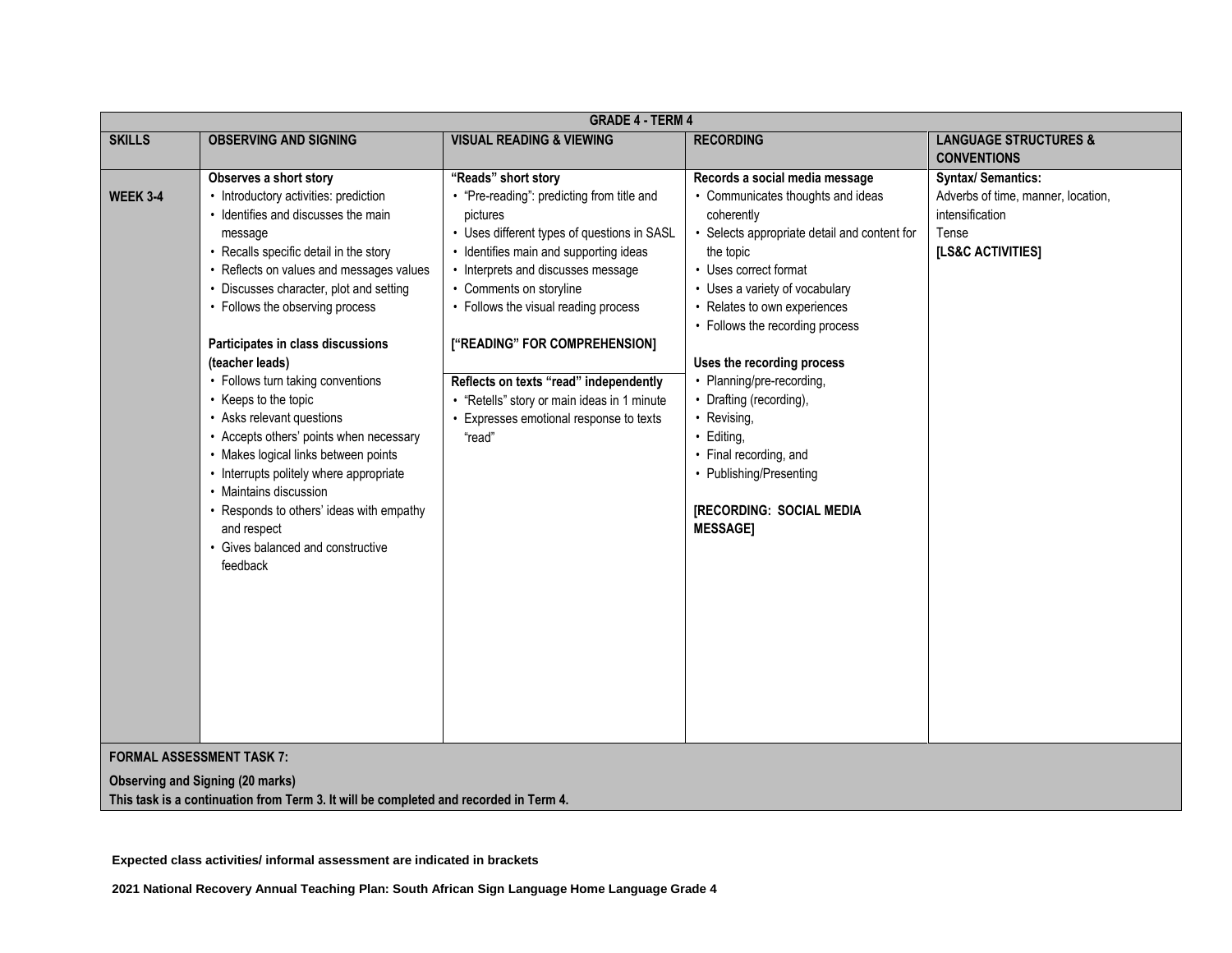|                 | <b>GRADE 4 - TERM 4</b>                                                                                                                                                                                                                                                                                                                                                                                                                                                                                                                                                                                                                                                                                    |                                                                                                                                                                                                                                                                                                                                                                                                                                                                                                                                                                                                                                                     |                                                                                                                                                                                                                                                                                                                                                                                                                                                                                                                                                                                                                                                                                                       |                                                                                                        |
|-----------------|------------------------------------------------------------------------------------------------------------------------------------------------------------------------------------------------------------------------------------------------------------------------------------------------------------------------------------------------------------------------------------------------------------------------------------------------------------------------------------------------------------------------------------------------------------------------------------------------------------------------------------------------------------------------------------------------------------|-----------------------------------------------------------------------------------------------------------------------------------------------------------------------------------------------------------------------------------------------------------------------------------------------------------------------------------------------------------------------------------------------------------------------------------------------------------------------------------------------------------------------------------------------------------------------------------------------------------------------------------------------------|-------------------------------------------------------------------------------------------------------------------------------------------------------------------------------------------------------------------------------------------------------------------------------------------------------------------------------------------------------------------------------------------------------------------------------------------------------------------------------------------------------------------------------------------------------------------------------------------------------------------------------------------------------------------------------------------------------|--------------------------------------------------------------------------------------------------------|
| <b>SKILLS</b>   | <b>OBSERVING AND SIGNING</b>                                                                                                                                                                                                                                                                                                                                                                                                                                                                                                                                                                                                                                                                               | <b>VISUAL READING &amp; VIEWING</b>                                                                                                                                                                                                                                                                                                                                                                                                                                                                                                                                                                                                                 | <b>RECORDING</b>                                                                                                                                                                                                                                                                                                                                                                                                                                                                                                                                                                                                                                                                                      | <b>LANGUAGE STRUCTURES &amp;</b>                                                                       |
|                 |                                                                                                                                                                                                                                                                                                                                                                                                                                                                                                                                                                                                                                                                                                            |                                                                                                                                                                                                                                                                                                                                                                                                                                                                                                                                                                                                                                                     |                                                                                                                                                                                                                                                                                                                                                                                                                                                                                                                                                                                                                                                                                                       | <b>CONVENTIONS</b>                                                                                     |
| <b>WEEK 5-6</b> | <b>Observes and gives directions</b><br>Consider the following when receiving<br>directions:<br>• Asks questions to clarify<br>• Listens for specific details<br>• Requests clarification<br>• Repeats directions for confirmation<br>• Follows the observing process<br>Consider the following when giving<br>directions:<br>• Uses concise and clear sentences<br>• Uses the chronological order<br>• Refers to a specific direction<br>• Indicates the approximate distance<br>• Gives the approximate number of streets<br>to be crossed to reach the destination<br>• Provides information about landmarks<br>along the way<br>• Uses signs indicating position<br>• Uses signs indicating direction• | "Reads" information text, e.g.<br>advertisement<br>• Infers meaning<br>• Understands purpose of text<br>Expresses personal response to images<br>Evaluates the image for effectiveness<br>• Asks relevant, critical questions using<br>appropriate question forms, e.g. who,<br>which, what, when, how, why<br>• Discusses language use including<br>persuasive and emotive language<br>· Identifies and discusses graphical<br>techniques such as colour, design, choice<br>of images etc. and how they affect the<br>message conveyed<br>• Confirms purpose and audience<br>• Follows the visual reading process<br>["READING" FOR COMPREHENSION] | Records an advertisement<br>• Keeps the attention of the viewer-<br>ensuring that the important signs stand<br>out.<br>• Creates a desire to own the product or<br>use the service.<br>• Considers the following in designing:<br>The target market (for whom the<br>advertisement is intended)<br>Positioning (where and when the<br>advertisement will appear<br>Appeals (to what sense is the<br>advertisement appealing?)<br>The structure<br>The language used (repetitive,<br>figurative)<br>Uses the recording process<br>• Planning/pre-recording,<br>• Drafting (recording),<br>• Revising,<br>· Editing,<br>• Final recording, and<br>• Publishing/Presenting<br>[RECORDING: ADVERTISEMENT] | <b>Syntax/ Semantics:</b><br>Modals<br>Basic sentence types: Question mark wiggle<br>[LS&C ACTIVITIES] |
|                 | <b>FORMAL ASSESSMENT TASK 8:</b><br>Transactional text: (10 marks)<br>$\bullet$                                                                                                                                                                                                                                                                                                                                                                                                                                                                                                                                                                                                                            | Reflects on texts "read" independently<br>Expresses emotional response to texts<br>"read"                                                                                                                                                                                                                                                                                                                                                                                                                                                                                                                                                           |                                                                                                                                                                                                                                                                                                                                                                                                                                                                                                                                                                                                                                                                                                       |                                                                                                        |
|                 | Recorded before the controlled test                                                                                                                                                                                                                                                                                                                                                                                                                                                                                                                                                                                                                                                                        |                                                                                                                                                                                                                                                                                                                                                                                                                                                                                                                                                                                                                                                     |                                                                                                                                                                                                                                                                                                                                                                                                                                                                                                                                                                                                                                                                                                       |                                                                                                        |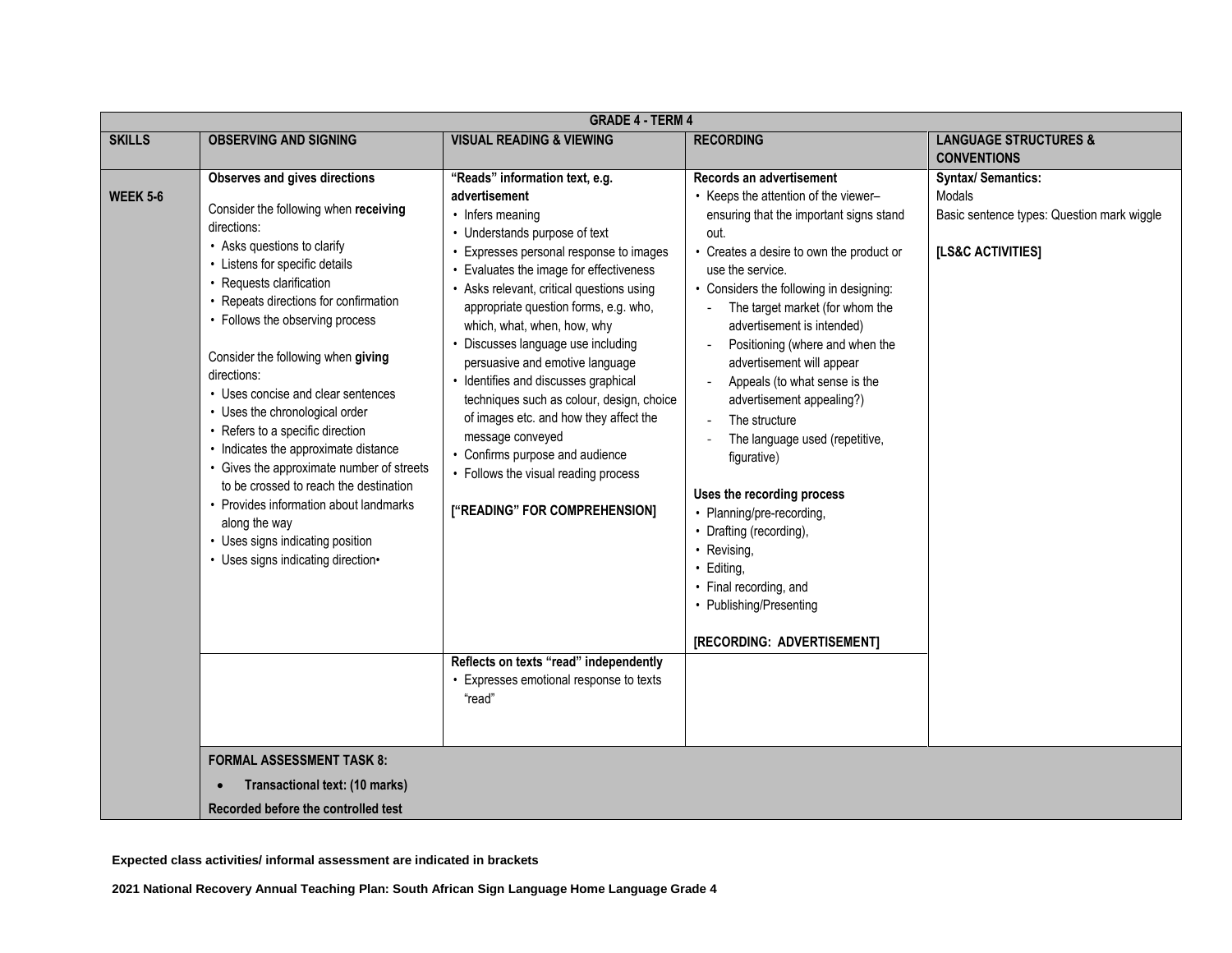| <b>SKILLS</b>                           | <b>OBSERVING AND SIGNING</b>                                                                                                                                                                                                                                                                                                                                                                                                                                                                                                                                                         | <b>VISUAL READING &amp; VIEWING</b>                                                                                                                                                                                                                                                                              | <b>RECORDING</b>                                                                                                                                                                                                                                                                                                                                                                                                                                                   | <b>LANGUAGE STRUCTURES &amp;</b>                                                                       |
|-----------------------------------------|--------------------------------------------------------------------------------------------------------------------------------------------------------------------------------------------------------------------------------------------------------------------------------------------------------------------------------------------------------------------------------------------------------------------------------------------------------------------------------------------------------------------------------------------------------------------------------------|------------------------------------------------------------------------------------------------------------------------------------------------------------------------------------------------------------------------------------------------------------------------------------------------------------------|--------------------------------------------------------------------------------------------------------------------------------------------------------------------------------------------------------------------------------------------------------------------------------------------------------------------------------------------------------------------------------------------------------------------------------------------------------------------|--------------------------------------------------------------------------------------------------------|
|                                         |                                                                                                                                                                                                                                                                                                                                                                                                                                                                                                                                                                                      |                                                                                                                                                                                                                                                                                                                  |                                                                                                                                                                                                                                                                                                                                                                                                                                                                    | <b>CONVENTIONS</b>                                                                                     |
| <b>WEEK 7-8</b><br>Ensure:<br>$\bullet$ | Observes a dialogue (one signer)<br>Observes dialogue conventions, such as turn<br>taking.<br>• Observes body language<br>• Observes language register and tone.<br>• Observes beginning and conclusion<br>• Compiles questions<br>• Makes notes<br>Role-plays a dialogue (one signer - by<br>using role shift)<br>• Use of correct dialogue conventions, such as<br>turn taking.<br>• Appropriate body language<br>• Appropriate language register and tone<br>Suitable beginning and conclusion<br>• Maintains discussion<br>Responds to others' ideas with empathy and<br>respect | "Reads" a drama<br>Identify and discuss:<br>• Plot / sub-plot<br>• Characterisation<br>• Message / theme<br>• Background and setting - in relation to<br>character and theme<br>• Purpose and audience (register)<br>• Stage directions<br>• Follows the visual reading process<br>["READING" FOR COMPREHENSION] | Records a dialogue (one signer - by<br>using role shift)<br>• Uses correct dialogue conventions<br>• Maintains topic<br>• Follows turn-taking rules<br>• Uses SASL conventions appropriately<br>including eye contact, register, style<br>• Concludes the dialogue<br>Uses the recording process<br>• Planning/pre-recording,<br>• Drafting (recording),<br>• Revising,<br>· Editing,<br>• Final recording, and<br>• Publishing/Presenting<br>[RECORDS A DIALOGUE] | Reinforcement of language structures and<br>conventions covered in previous weeks<br>[LS&C ACTIVITIES] |
| <b>WEEK 9-10</b>                        | <b>FORMAL ASSESSMENT TASK 9: CONTROLLED TEST</b><br>(RESPONSE TO TEXTS 40 marks)<br>Question 1: Literary/Non- literary text (15 marks)<br>Question 2: Visual text (10 marks)<br>Question 3: Summary (5 marks)<br>Question 4: Language Structures and Conventions (10 marks)                                                                                                                                                                                                                                                                                                          |                                                                                                                                                                                                                                                                                                                  |                                                                                                                                                                                                                                                                                                                                                                                                                                                                    |                                                                                                        |